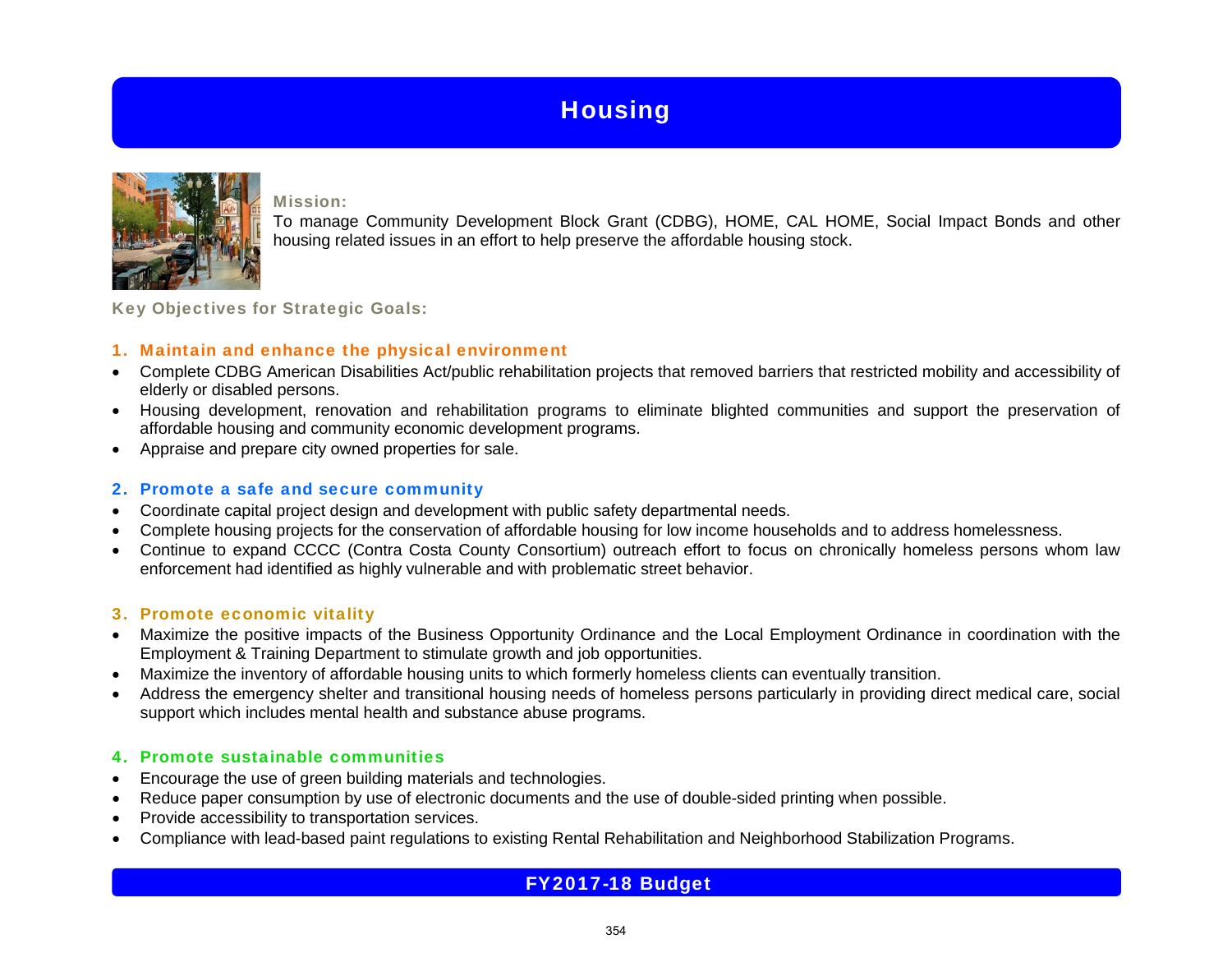## 5. Promote effective government

- Actively seek community input on CDBG, HOME and all other housing projects.
- Monitor legislative changes and legal interpretations of laws and regulations pertaining to Housing and Community Development Department.
- Maintain balanced budget and increase revenue sources available for housing programs.
- Significantly reduce and/or eliminate the number of audit findings.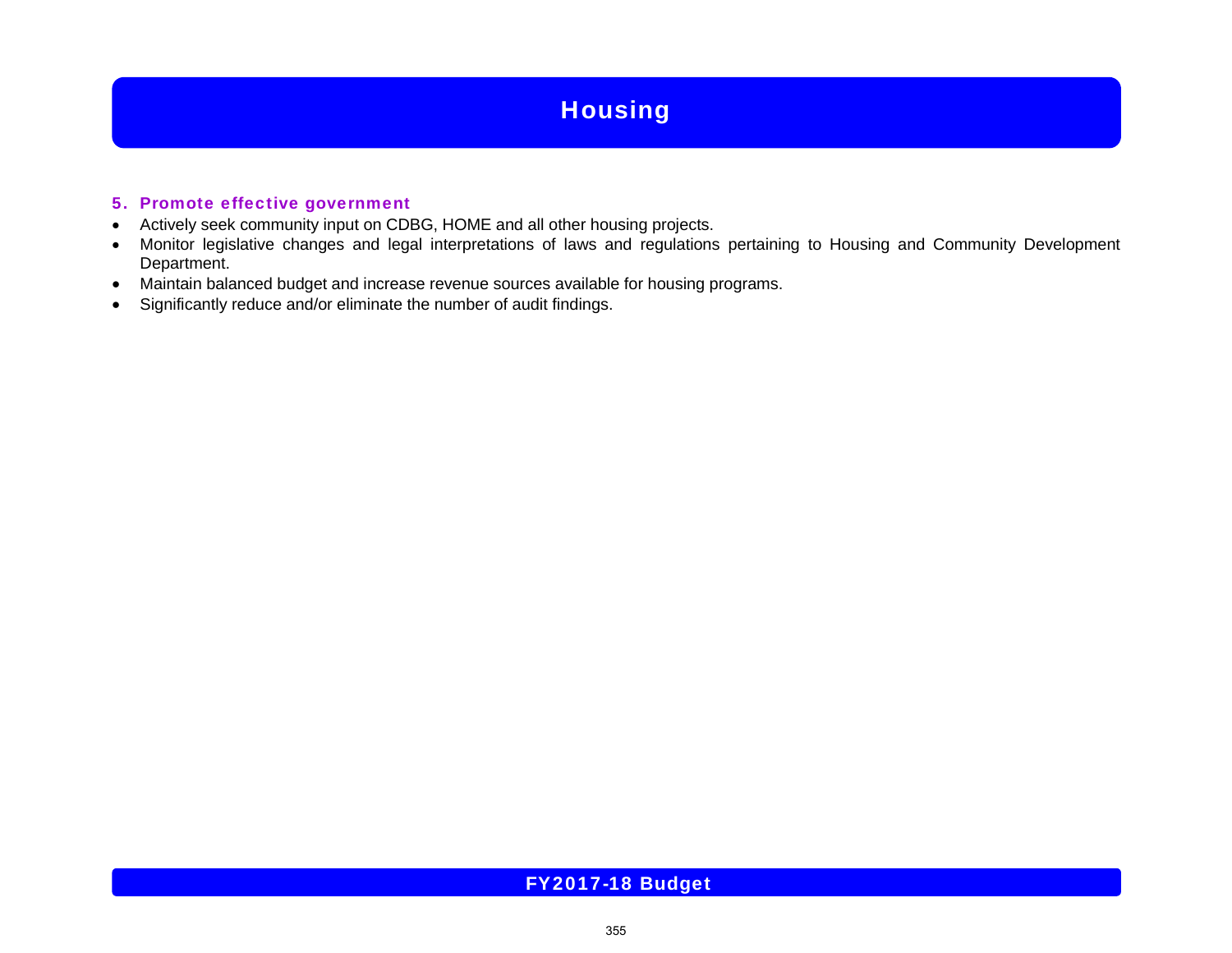### Goal

To effectively manage and account for the financial assets of the Housing Department including preparing budgets and financial reports, and ensuring compliance with administrative rules and procedures as set by the Department of Finance.

### **Description**

The Housing Department manages the financial and administrative operations of the Housing & Community Development Department in close collaboration with the Department of Finance and City departments that have legal, financial and administrative responsibilities. The Division ensures that no budgets are over-spent and that Project managers are aware of potential financial issues.

### 2017-18 Supporting Actions

- **3.30.a** Ensure that the Department of Finance and its divisions are operating within approved operating budgets.
- **3.30.b** Ensure on-time and accurate compliance with fiscal and administrative requirements, including budget and audit requirements.
- **3.30.c** Prepare operating and capital budgets, and budget adjustments; respond to audit and other financial and administrative inquiries.
- **3.30.d** Ensure that audits are completed on time.
- **3.30.e** Ensure all purchasing paperwork is processed in a timely manner.
- **3.30.f** Ensure that all monthly reports are published.
- **3.30.g** Ensure all City budgets are submitted on time.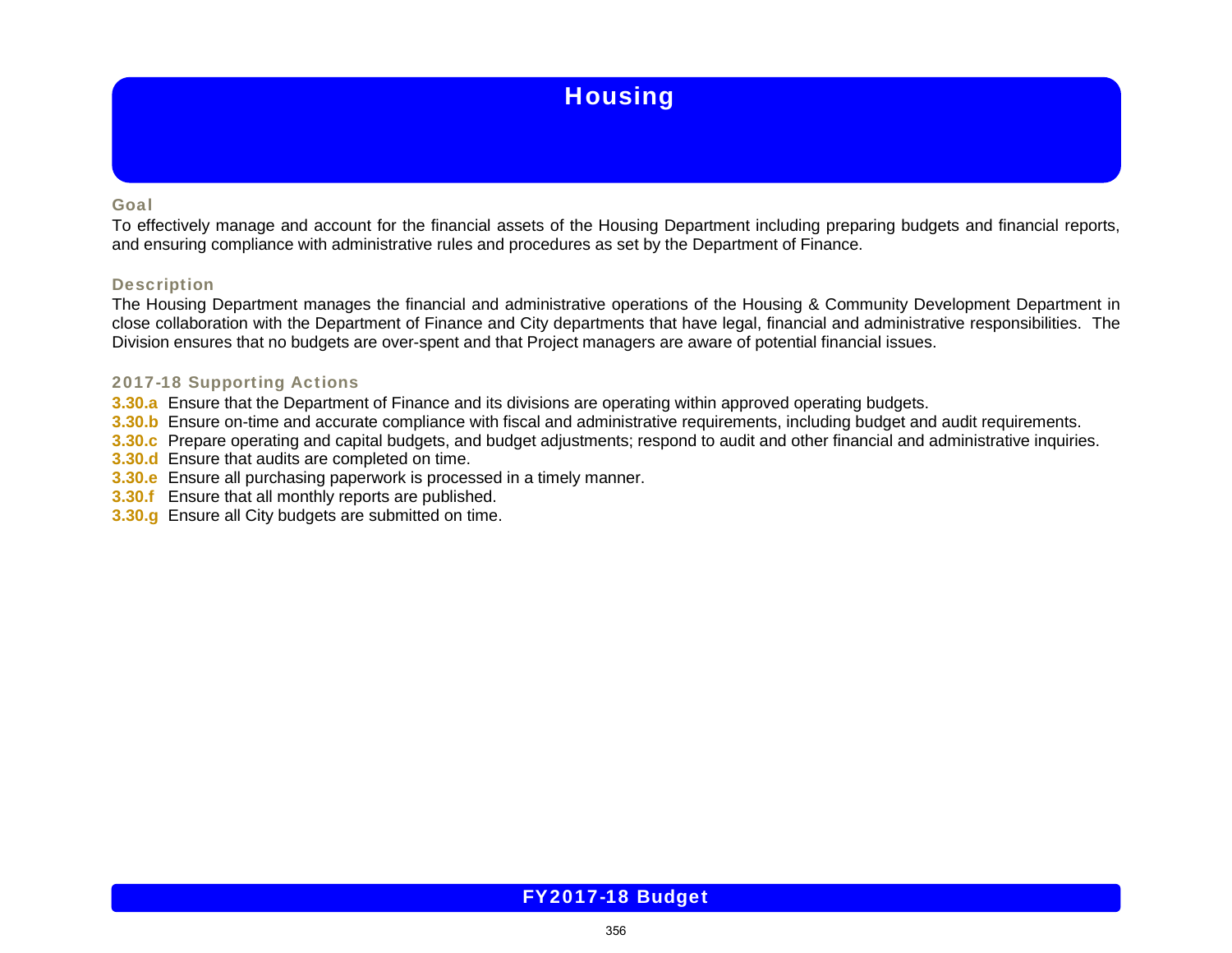Success Indicators

|                   | <b>Output</b>                                                 | 2017-18<br>Goal |
|-------------------|---------------------------------------------------------------|-----------------|
| 3,30,a            | % of Department of Finance budget prepared                    | 100%            |
|                   | % of Department of Finance audits facilitated                 | 100%            |
| 3.30 <sub>b</sub> | % of single audit facilitated                                 | 100%            |
| 3.30.c            | % of preparation and approval of budget adjustments completed | 100%            |
| 3.30.e            | % of all purchasing paperwork processed                       | 100%            |

## **Effectiveness**

| 3.30.a | % of operating and capital expenditures within approved budgets | 100% |
|--------|-----------------------------------------------------------------|------|
|        | Department of Finance budget approved by June 30th              | 100% |
| 3.30.d | % of Department of Finance audits completed on time             | 100% |
|        | <b>Efficiency</b>                                               | 100% |
| 3.30.f | % of monthly Department of Finance reports submitted on time    | 100% |
|        |                                                                 |      |

**3.30.g** % of City budgets submitted on time 100%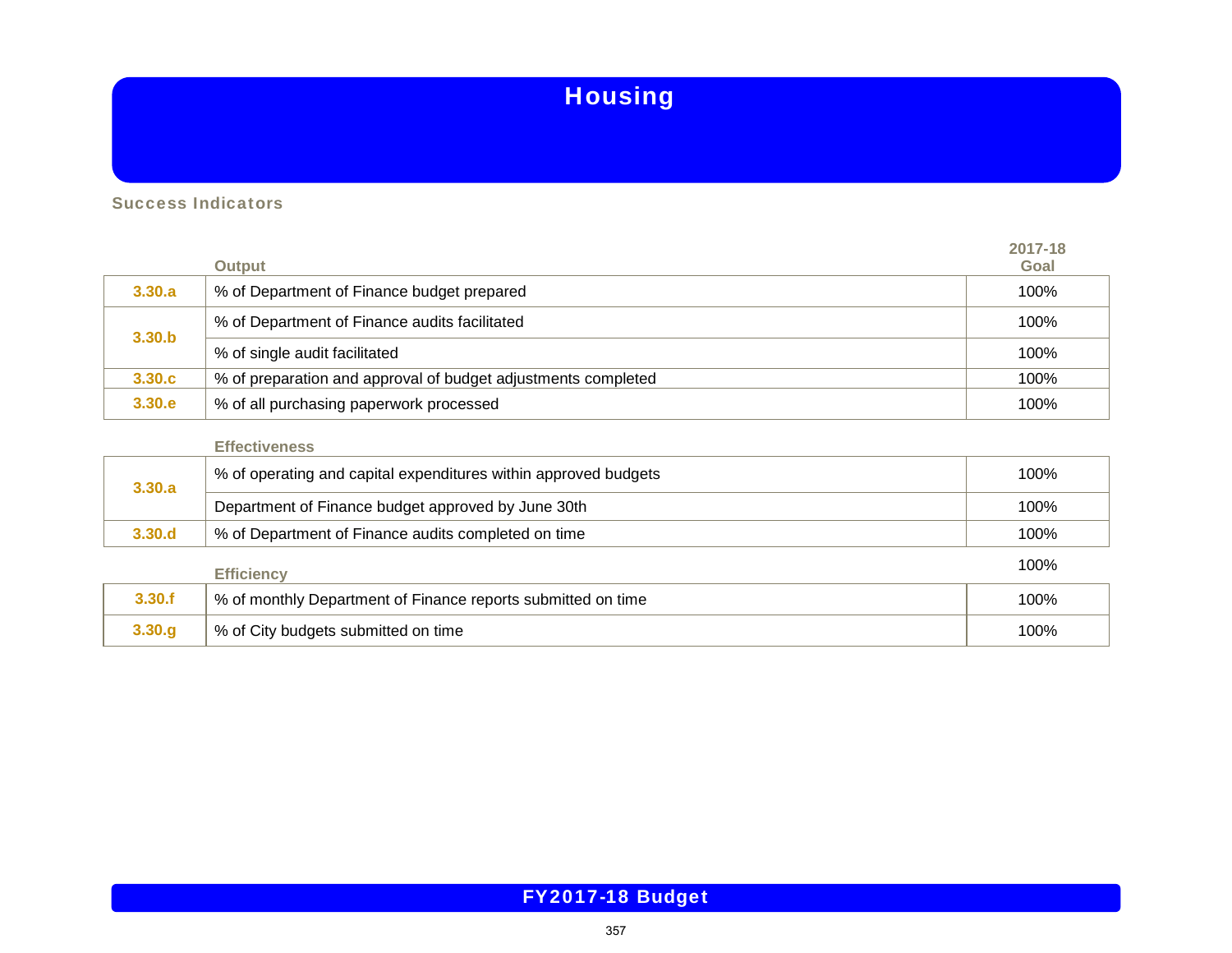# Housing Department

### Goal

To successfully implement all Housing Department projects, programs and assignments based on the Community & Economic Development Strategic Plan, as periodically updated, and the approved Agency budget.

### **Description**

The Housing Department enhances the general welfare and health of the community through affordable housing projects and related programs. The Division upgrades existing housing conditions, develops new affordable housing, assists homeless and disabled individuals in obtaining housing, and expands economic opportunities in business and employment for low and moderate-income residents through collaboration among neighborhood residents, community groups, developers and service providers.

### 2017-18 Supporting Actions

- **3.30.a** Manage Division within approved operating budget.
- **3.30.b** Implement CDBG and HOME programs on time and within approved operating budgets.
- **3.30.c** Seek and obtain additional funding sources for projects and programs.
- **3.30.d** Ensure the closing of home improvement loans.
- **3.30.e** Ensure the closing of home ownership loans.
- **3.30.f** Ensure the completion of rehabilitated rental units.
- **3.30.g** Ensure funded projects are following Healthy Richmond Guiding Principles.
- **3.30.h** Complete State of California Department of Finance Housing Legislative requirements Asset Management Plan.
- **3.30.i** Reduce the number of Single Audit findings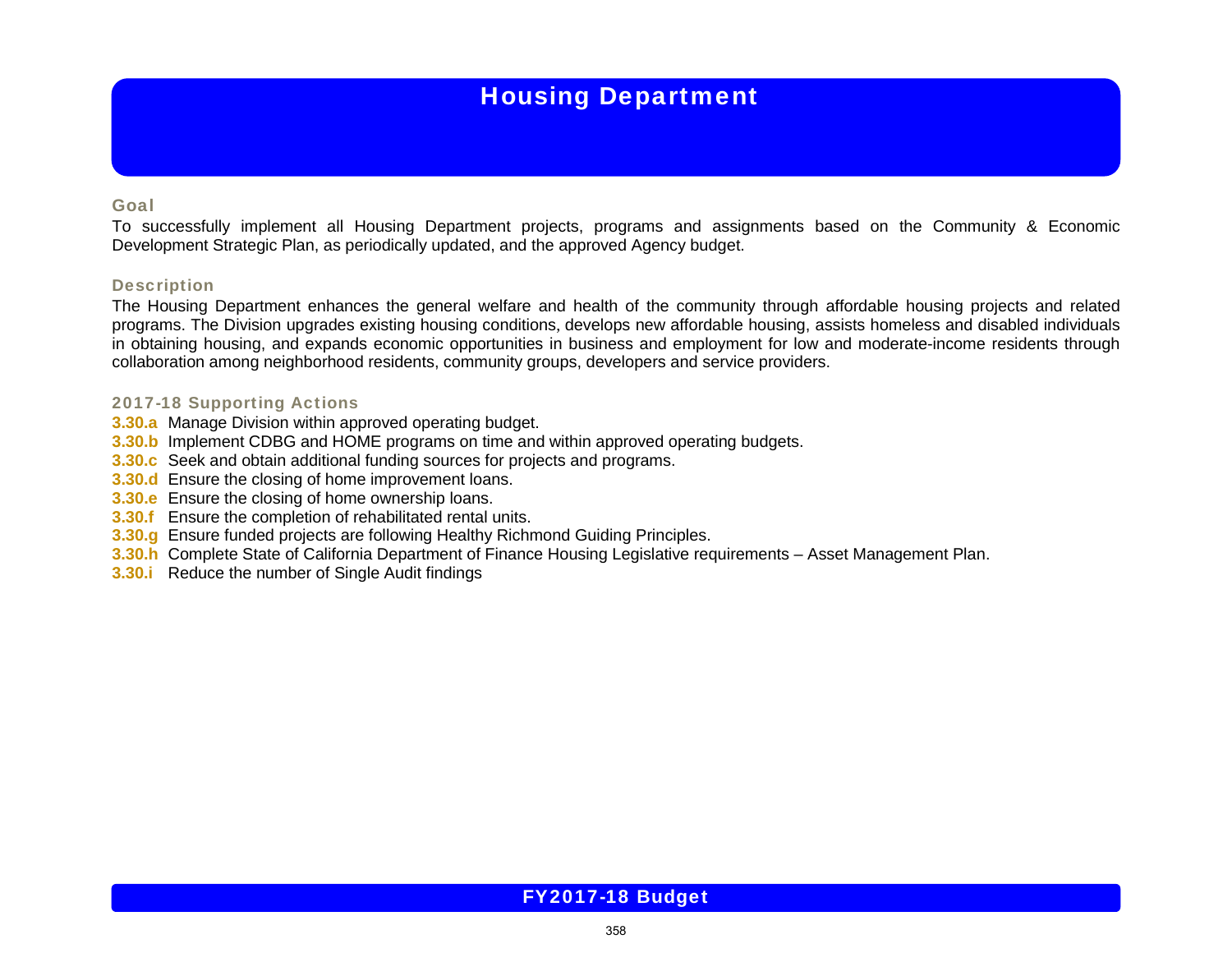# Housing Department

**2017-18**

## Success Indicators

|        |                                                                                   | 2017-18     |
|--------|-----------------------------------------------------------------------------------|-------------|
|        | <b>Output</b>                                                                     | Goal        |
| 3.30.a | CDBG dollars expended                                                             | \$2,291,000 |
|        | HOME dollars expended                                                             | \$2,667,000 |
| 3.30.c | # of grant applications submitted                                                 |             |
| 3.30.b | # of projects and programs in progress                                            | 25          |
| 3.30.d | # of home improvement loans closed                                                | 25          |
| 3.30.e | # of home ownership loans closed                                                  |             |
| 3.30.f | # of rehabilitated affordable units following Healthy Richmond Guiding Principles | 15          |

### **Effectiveness**

| 3.30.c | # of grants awarded                                       |             |
|--------|-----------------------------------------------------------|-------------|
|        | Dollar amount awarded                                     | \$1,072,642 |
| 3,30.1 | # of new audit findings                                   |             |
|        | # of audit findings resolved                              |             |
|        | # of audit findings unresolved from previous fiscal years |             |

|        | Efficienc۱                                               |      |
|--------|----------------------------------------------------------|------|
| 3.30.a | Operating costs within budget                            | 100% |
|        | % of Healthy Richmond Guiding Principles funded projects | 100% |
|        | Asset Management Plan                                    | 100% |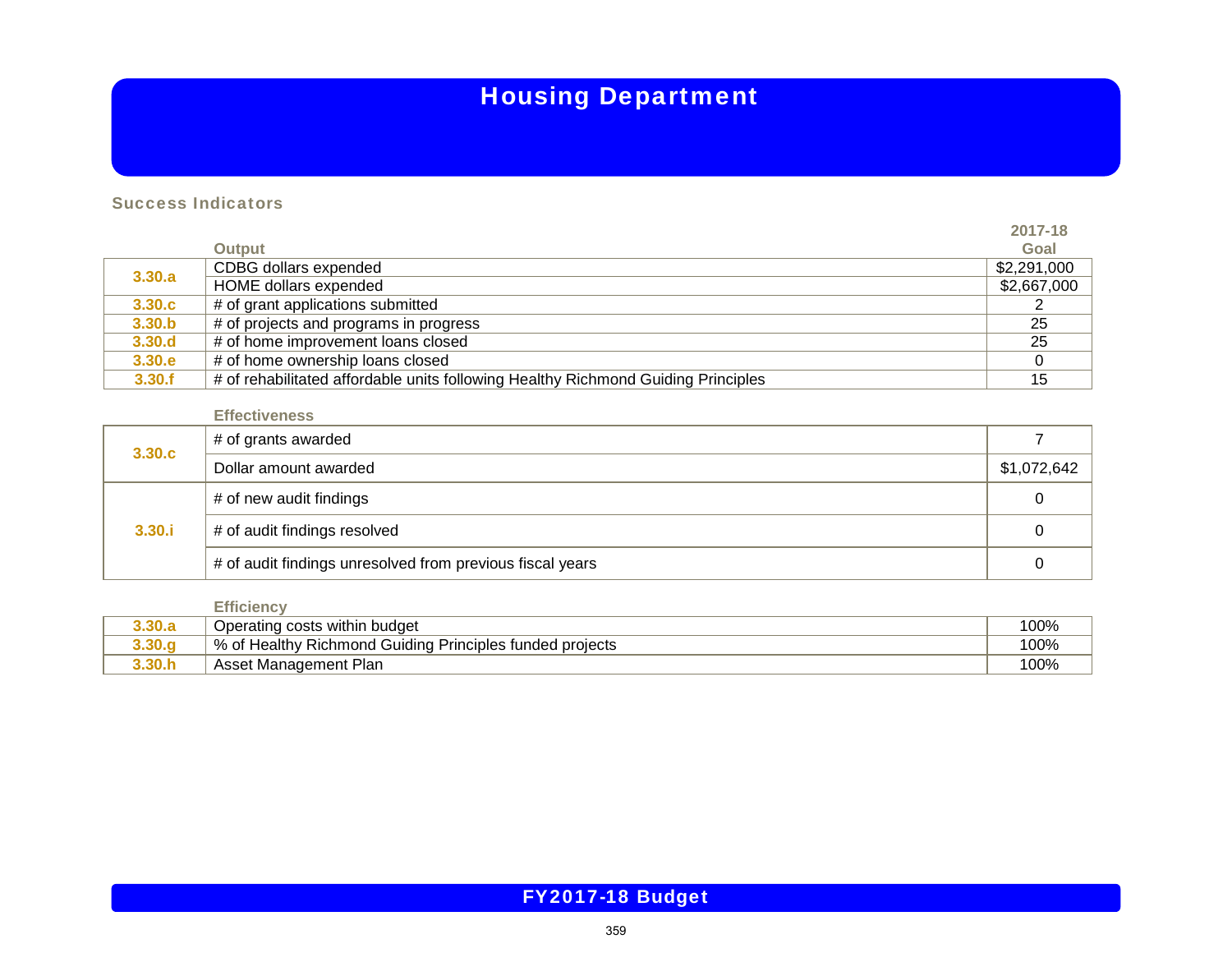

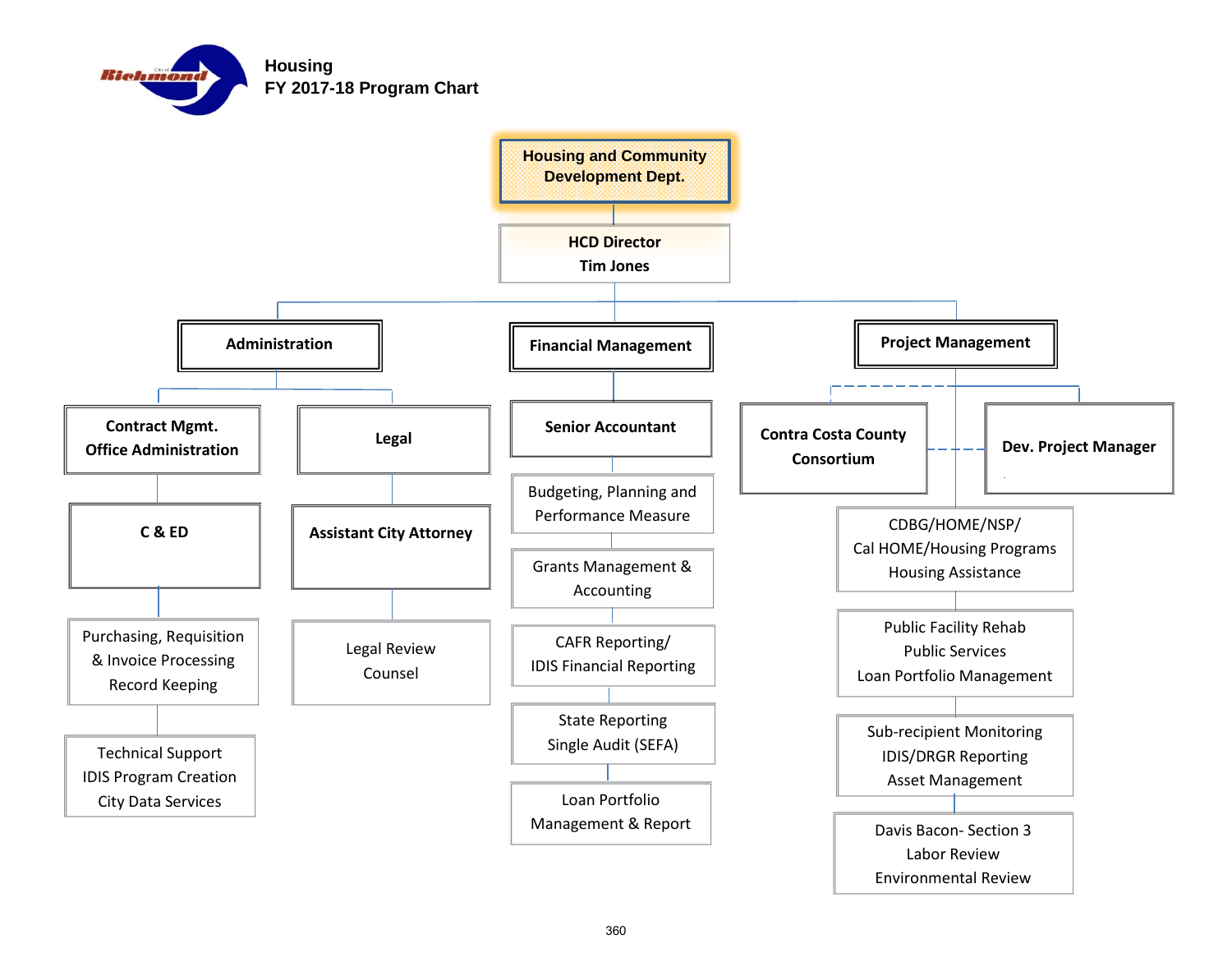

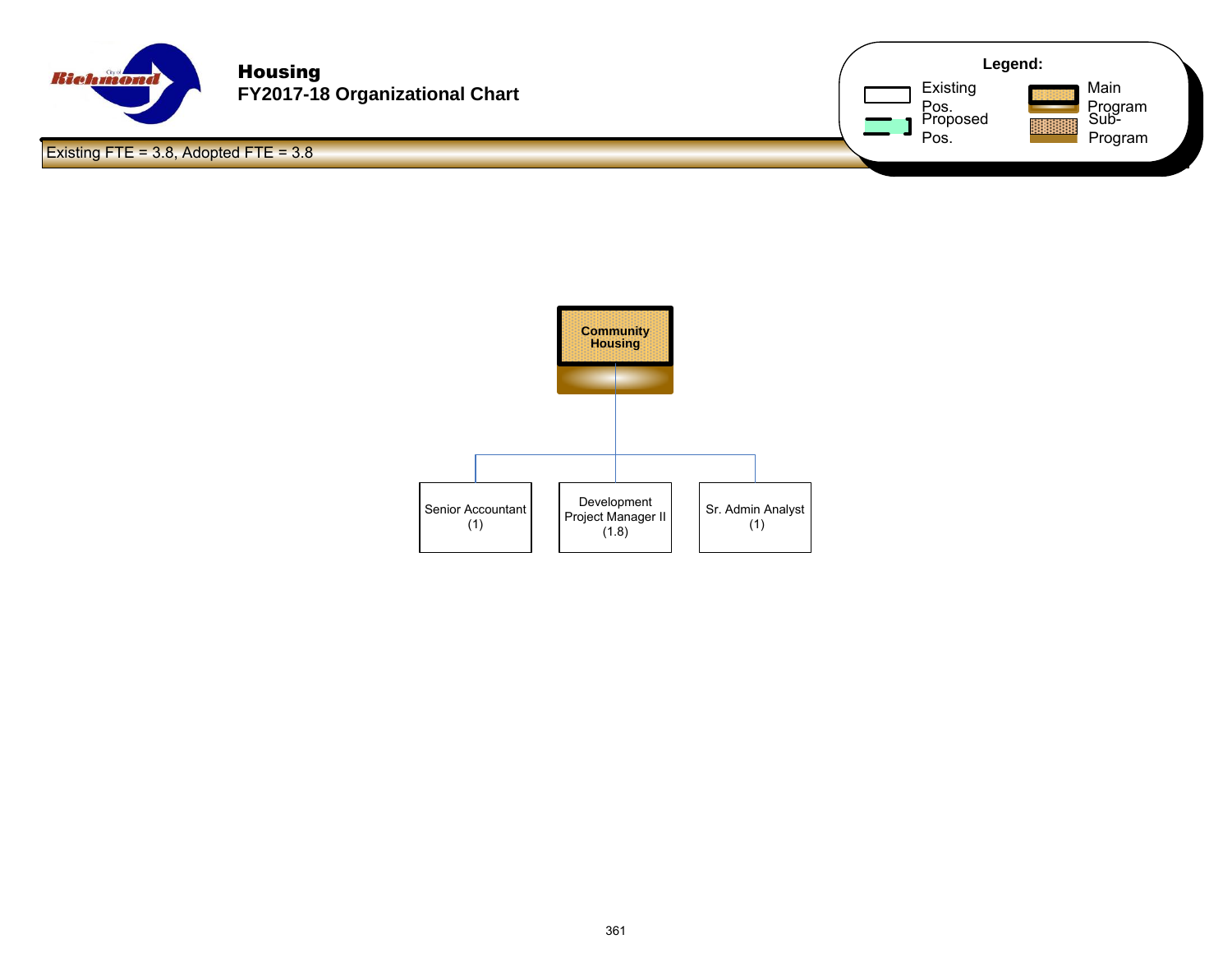# **City of Richmond Multi-Year Comparative Position Listing**

| <b>Department</b>                           | <b>Adopted</b><br>FY2014-2015 | <b>Adopted</b><br>FY2015-2016 | <b>Adopted</b><br>FY 2016-2017 | <b>Mid-Year</b> | <b>Adopted</b><br>FY 2016-2017 FY 2017-2018 |
|---------------------------------------------|-------------------------------|-------------------------------|--------------------------------|-----------------|---------------------------------------------|
| <b>HOUSING</b>                              |                               |                               |                                |                 |                                             |
| Comm. & Econ. Dev. Operations Specialist II |                               | 1.0                           | 1.0                            |                 |                                             |
| Comm. & Econ. Dev. Director                 |                               | 0.1                           |                                |                 |                                             |
| Development Project Mgr. II                 |                               |                               | 1.8                            | 1.8             | 1.8                                         |
| Development Project Mgr. (I-II)             |                               | 1.8                           |                                |                 |                                             |
| <b>Office Assistant II</b>                  |                               | 1.0                           |                                |                 |                                             |
| <b>Senior Admin Analyst</b>                 |                               |                               |                                | 1.0             | 1.0                                         |
| Senior Accountant                           |                               | 2.0                           | 1.0                            | 1.0             | 1.0                                         |
| <b>Total Full-Time Equivalents (FTEs)</b>   |                               | 5.9                           | 3.8                            | 3.8             | 3.8                                         |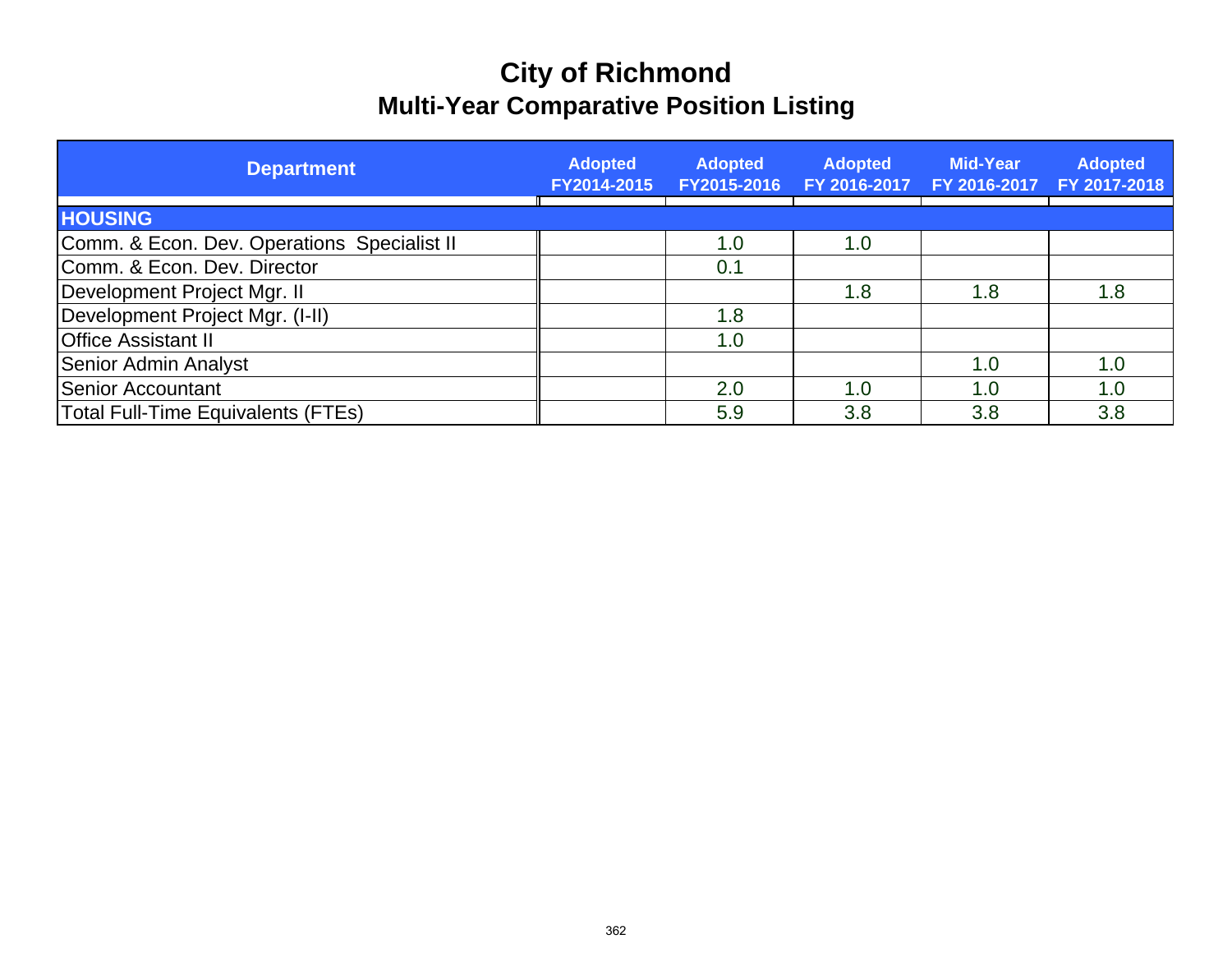# Housing-33 **Summary**

#### TOTAL BUDGET - HISTORICAL COMPARISON

|                                          | FY2015-16<br><b>Actual</b> | FY2016-17<br>Adjusted | FY2016-17<br><b>Actual</b><br>Thru Mar-2017 | FY2017-18<br>Adopted | FY2016-17<br>\$ Change | FY2016-17<br>% Change    |
|------------------------------------------|----------------------------|-----------------------|---------------------------------------------|----------------------|------------------------|--------------------------|
| Housing Administration-1200              | 347,593                    | 341,310               | 341,444                                     | 861,545              | 520,235                | 152%                     |
| CDBG-1201                                | 794,221                    | 5,477,246             | 3,440,292                                   | 1,473,227            | (4,004,019)            | $-73%$                   |
| <b>HOME-1202</b>                         |                            | 10,633                | 30,948                                      | 440                  | (10, 193)              | $-96%$                   |
| NSP (Non-Profit)-1203                    | 249,829                    | 656,230               | 117,686                                     | 538,306              | (117, 924)             | $-18%$                   |
| CDBG Recovery-1204                       |                            |                       | 366,063                                     |                      |                        | $\overline{\phantom{a}}$ |
| <b>NSP (City)-1207</b>                   | 14,870                     | 609,640               | 8,914                                       | 14,940               | (594, 700)             | -98%                     |
| Successor Housing-1208                   | 567,046                    | 558,319               | 2,190,148                                   | 97,125               | (461, 194)             | $-83%$                   |
| Cal-Home Grant-1209                      | 23,566                     | 464,965               | 388,323                                     | 396,370              | (68, 595)              | $-15%$                   |
| Housing in Lieu Fee-Developer-1302       | 895,902                    | 246,455               | 142,463                                     | 158,500              | (87, 955)              | $-36%$                   |
| Iron Triangle-2125                       | 455                        | 454                   | 198                                         |                      | (454)                  | $-100%$                  |
| Housing CIP-2126                         |                            | 3,798,319             | 741,132                                     | 3,051,607            | (746, 712)             | $-20%$                   |
| <b>TOTAL SOURCES BY FUND</b>             | 2,893,483                  | 12,163,571            | 7,767,611                                   | 6,592,060            | (5,571,511)            | -46%                     |
| <b>USES BY TYPE</b>                      |                            |                       |                                             |                      |                        |                          |
| <b>Salaries</b>                          | 456,449                    | 389,677               | 312,483                                     | 415,796              | 26,119                 | 7%                       |
| <b>Benefits</b>                          | 80,995                     | 175,303               | 144,979                                     | 91,175               | (84, 128)              | -48%                     |
| <b>Professional Services</b>             | 492,990                    | 1,188,589             | 69,983                                      | 50,475               | (1, 138, 114)          | $-96%$                   |
| <b>Other Operating Expenses</b>          | 76,799                     | 44,054                | 24,698                                      | 22,720               | (21, 334)              | $-48%$                   |
| <b>Utilities</b>                         | 700                        | 5,500                 | 1,387                                       | 620                  | (4,880)                | $-89%$                   |
| <b>Equipment &amp; Contract Services</b> |                            | 227,614               | 170,711                                     |                      | (227, 614)             | $-100%$                  |
| Provision for Insurance Loss             |                            |                       |                                             |                      |                        |                          |
| Cost Pool                                | 227,615                    |                       |                                             | 215,728              | 215,728                |                          |
| Asset/Capital Outlay                     |                            | 3,798,319             |                                             | 2,774,319            | (1,024,000)            | $-27%$                   |
| Debt Service Expenditure                 |                            | 462,693               |                                             |                      | (462, 693)             | $-100%$                  |
| <b>Grant Expenditures</b>                |                            |                       |                                             |                      |                        |                          |
| <b>CDBG/HOME/HSG PROJ</b>                | 1,557,935                  | 5,748,251             | 5,214,498                                   | 2,761,025            | (2,987,226)            | $-52%$                   |
| <b>Operating Transfer Out</b>            |                            | 123,571               | 1,828,873                                   | 260,202              | 136,631                | 111%                     |
| <b>TOTAL USES BY TYPE</b>                | 2,893,483                  | 12,163,571            | 7,767,611                                   | 6,592,060            | (5,571,511)            | -46%                     |
| <b>USES BY ORG CODE</b>                  |                            |                       |                                             |                      |                        |                          |
| Housing-Operating                        | 661,546                    | 787,876               | 663,786                                     | 1,113,311            | 325,435                | 41%                      |
| Housing-Program                          | 1,119,842                  | 1,291,908             | 1,260,034                                   | 876,977              | (414, 931)             | $-32%$                   |
| Housing-Projects                         | 1,112,095                  | 10,083,787            | 5,843,791                                   | 4,601,772            | (5,482,015)            | $-54%$                   |
| <b>TOTAL USES BY ORG CODE</b>            | 2,893,483                  | 12,163,571            | 7,767,611                                   | 6,592,060            | (5,571,511)            | -46%                     |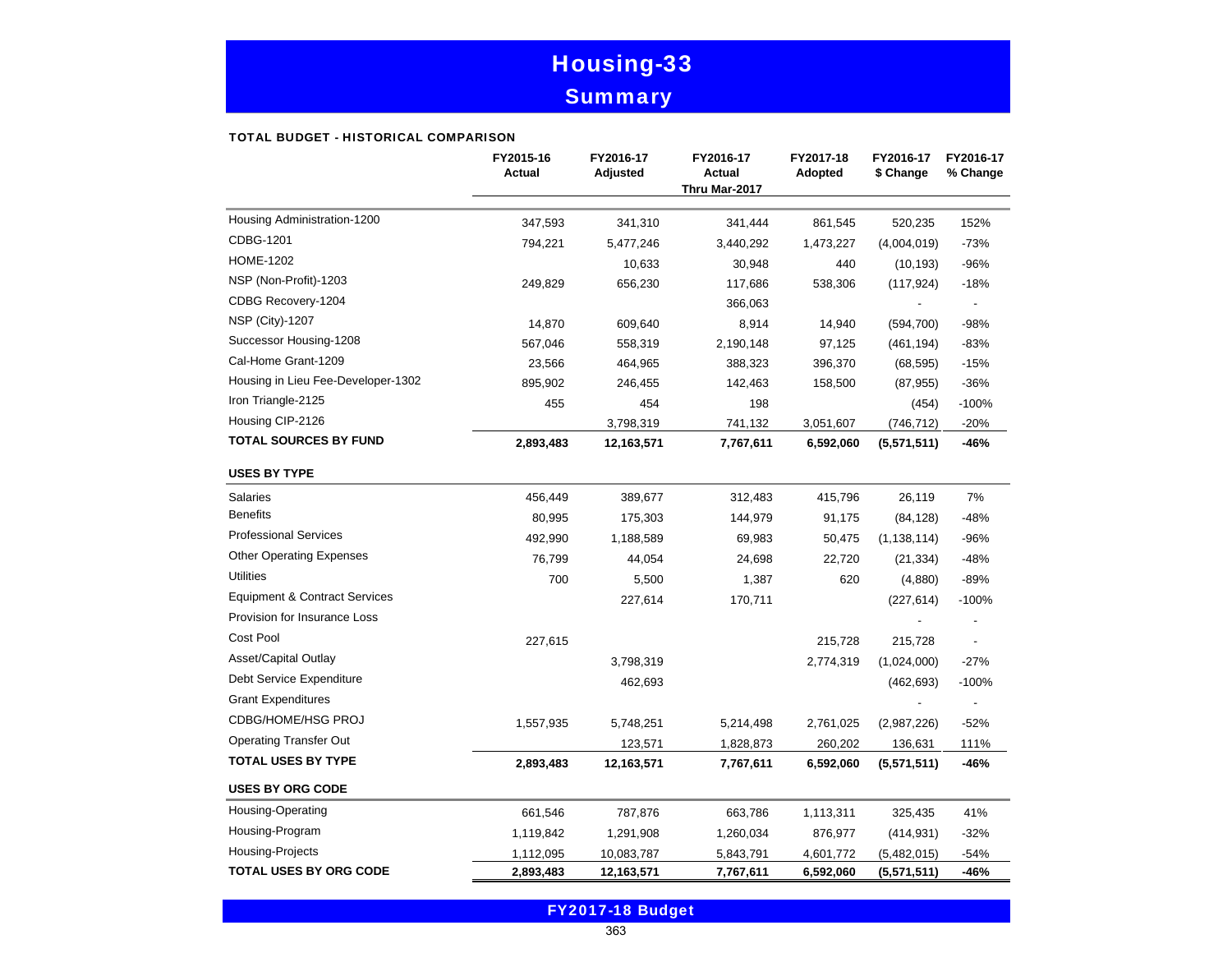# Employment & Training

### Mission:



The Employment & Training Department is committed to the development and growth of our community that enhances the quality of life in Richmond. This will be accomplished through establishing effective private/public partnerships and implementing strategies and programs that develop a skilled, talented, educated, and competitive workforce.

Key Objectives for Strategic Goals:

## 1. Maintain and enhance the physical environment

 Facilitate and complete projects as outlined in the Richmond Workforce Development Board Local Plan (2017-2020) and aligning the overall goal's with the City's Strategic Plan.

## 2. Promote a safe and secure community

- Develop effective private/public partnerships.
- Engage elected officials, business, education, and non-profits in identifying workforce development as a top priority for our community.
- Devise community planning efforts that use demographic data to identify present and future skill requirements in key industries.

## 3. Promote economic vitality

- Devise and implement strategies and programs that develop a skilled and prepared local workforce to address employers' current and future workforce needs.
- Match job seekers with employers by utilizing the On-the-Job Training (OJT) model.
- Support programs and initiatives that provide youth and young adults with the requisite skills to enter the labor force and or post-secondary educational programs.
- Support and implement strategies that promote economic vitality and enhance business growth and expansion.

## 4. Promote sustainable communities

- Support and implement programs encouraging the use of green building materials and technologies.
- Reduce paper consumption by use of electronic documents and the use of double-sided printing when possible.

## 5. Promote effective government

• Implement strategies that ensure compliance with federal, state and local regulations.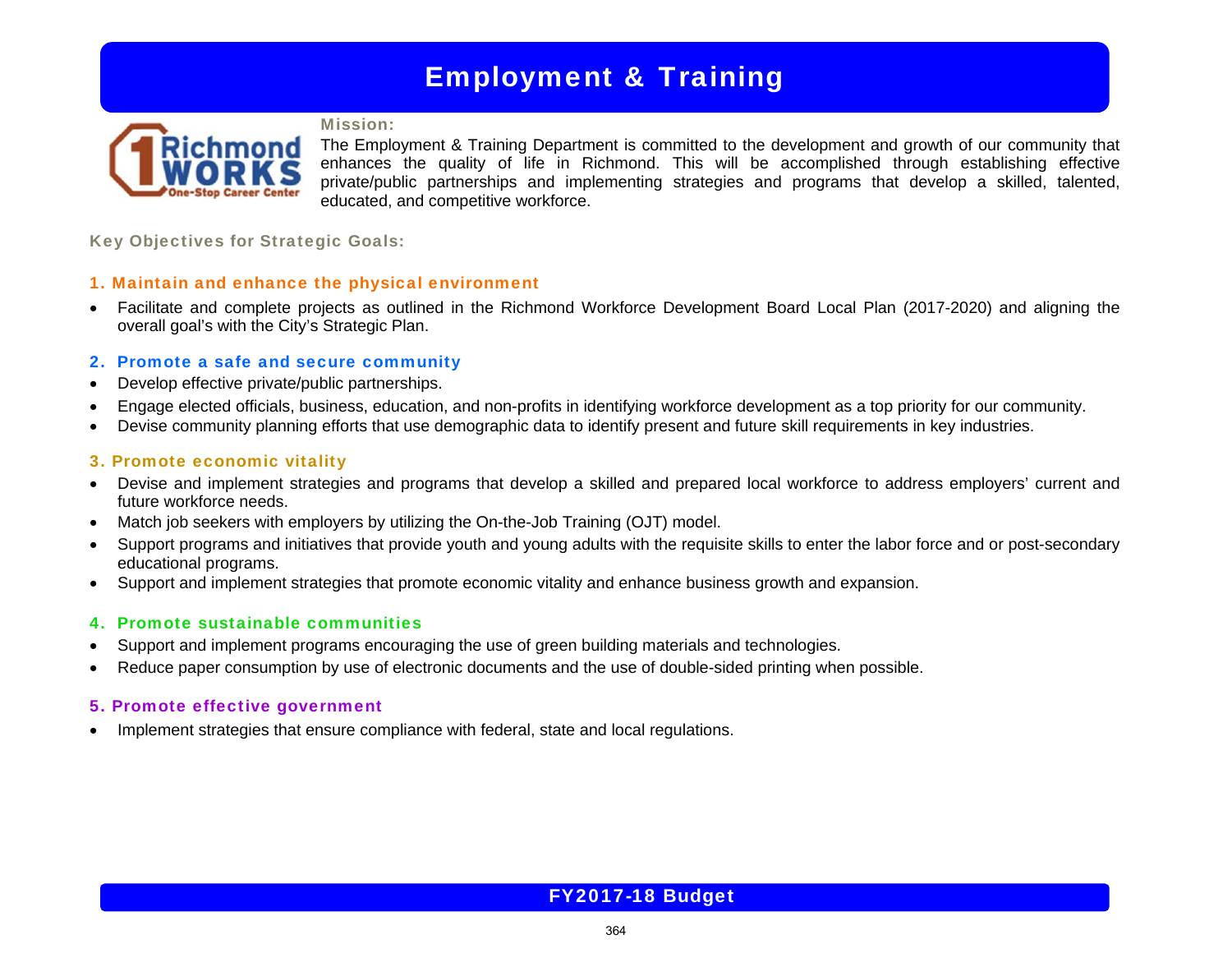# Employment & Training RichmondWORKS

### Goal

To develop a talented and skilled workforce to effectively address the workforce and staffing needs of area businesses.

## **Description**

RichmondWORKS provides programs and services that prepare Richmond residents for career opportunities and effective employment seeking. The RichmondWORKS Career Center offers a computer lab with internet access, job search workshops, resume preparation, job listings, and onsite recruitment by local employers. In addition, residents can receive technical training in growth and demand occupations.

## 2017-18 Supporting Actions

- **3.27.a** Accommodate public Career Center visits which include computer and internet access, fax, copier, phone access, as well as one-on-one assistance.
- **3.27.b** Provide job preparedness workshops and career/job search assistance to Richmond residents.
- **3.27.c** Provide intensive services training sponsorship and supportive services into demand occupations (includes RichmondBUILD Green Careers Academy) for residents.
- **3.27.d** Increase the number of Richmond residents becoming employed.
- **3.27.e** Increase the hiring of Richmond residents by promoting the Richmond EZ as an economic development tool for local businesses.
- **3.27.f** Meet and exceed Workforce Investment Act performance measures.
- **3.27.g** Ensure participants in both RichmondWORKS and/or RichmondBUILD will rate the program "good" or "better."
- **3.27.h** Increase current funding levels through continued successful grant solicitation.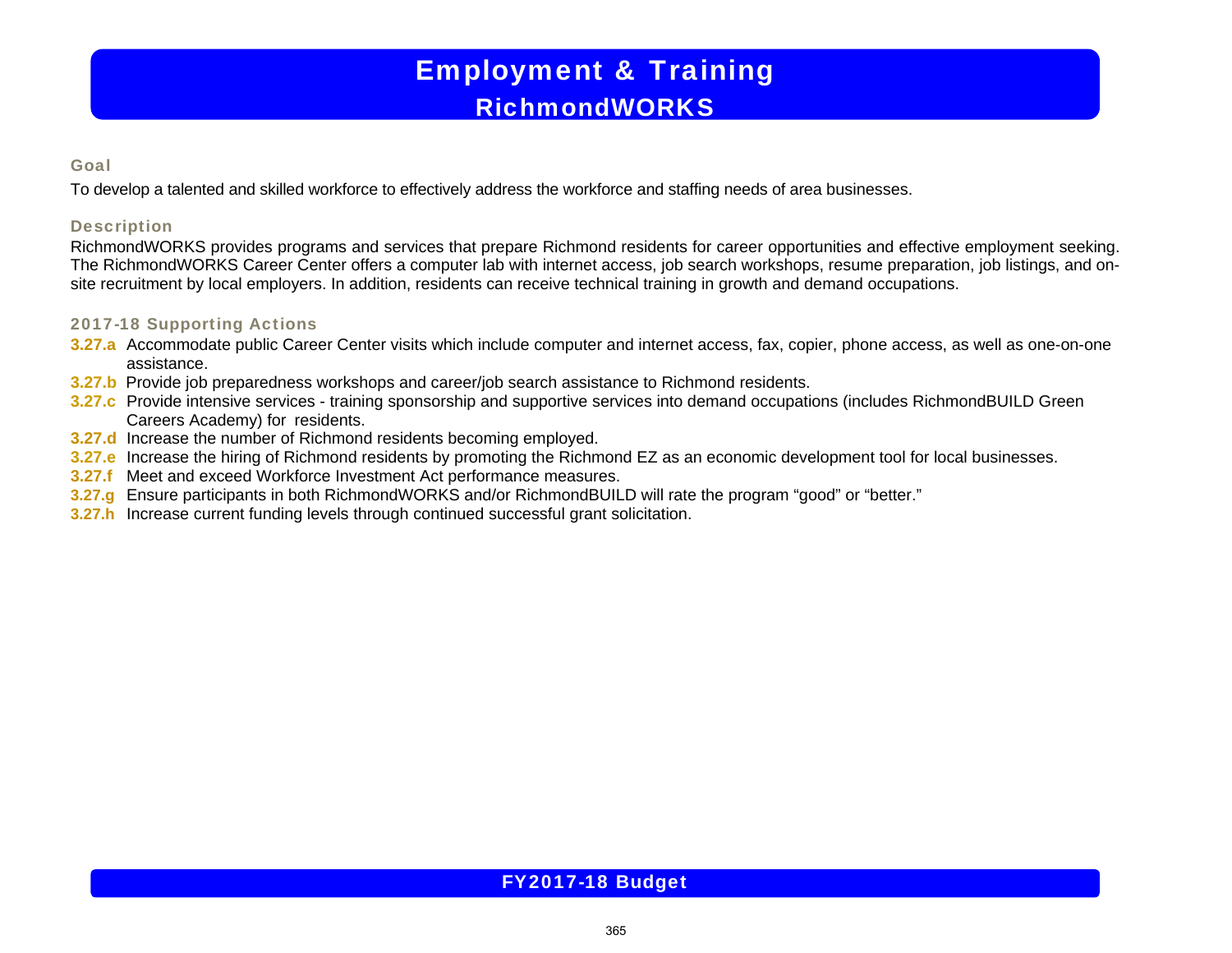# Employment & Training RichmondWORKS

### Success Indicators

|        |                                                           | 2017-18 |
|--------|-----------------------------------------------------------|---------|
|        | <b>Output</b>                                             | Goal    |
| 3.27.a | # of career center client visits                          | 18,500  |
| 3.27.b | # of participants receiving job prep/counseling/workshops | 750     |
| 3.27.c | # of intensive services                                   | 100     |
| 3.27.e | # of $EZ$ hires                                           | 25      |

#### **Effectiveness**

| 3.27.f | % of mandated Workforce Investment Act performance<br>standards met | 100% |
|--------|---------------------------------------------------------------------|------|
| 3.27.g | % of participants rating programs as "good" or "better"             | 95%  |
| 3.27.h | New grants received                                                 |      |

## **Efficiency**

| 3.27.d | Cost per participant - universal population | \$130   |
|--------|---------------------------------------------|---------|
|        | Cost per participant - intensive services   | \$5,900 |
|        | Cost per participant - training services    | \$4,000 |
|        | Cost per placement                          | \$3,000 |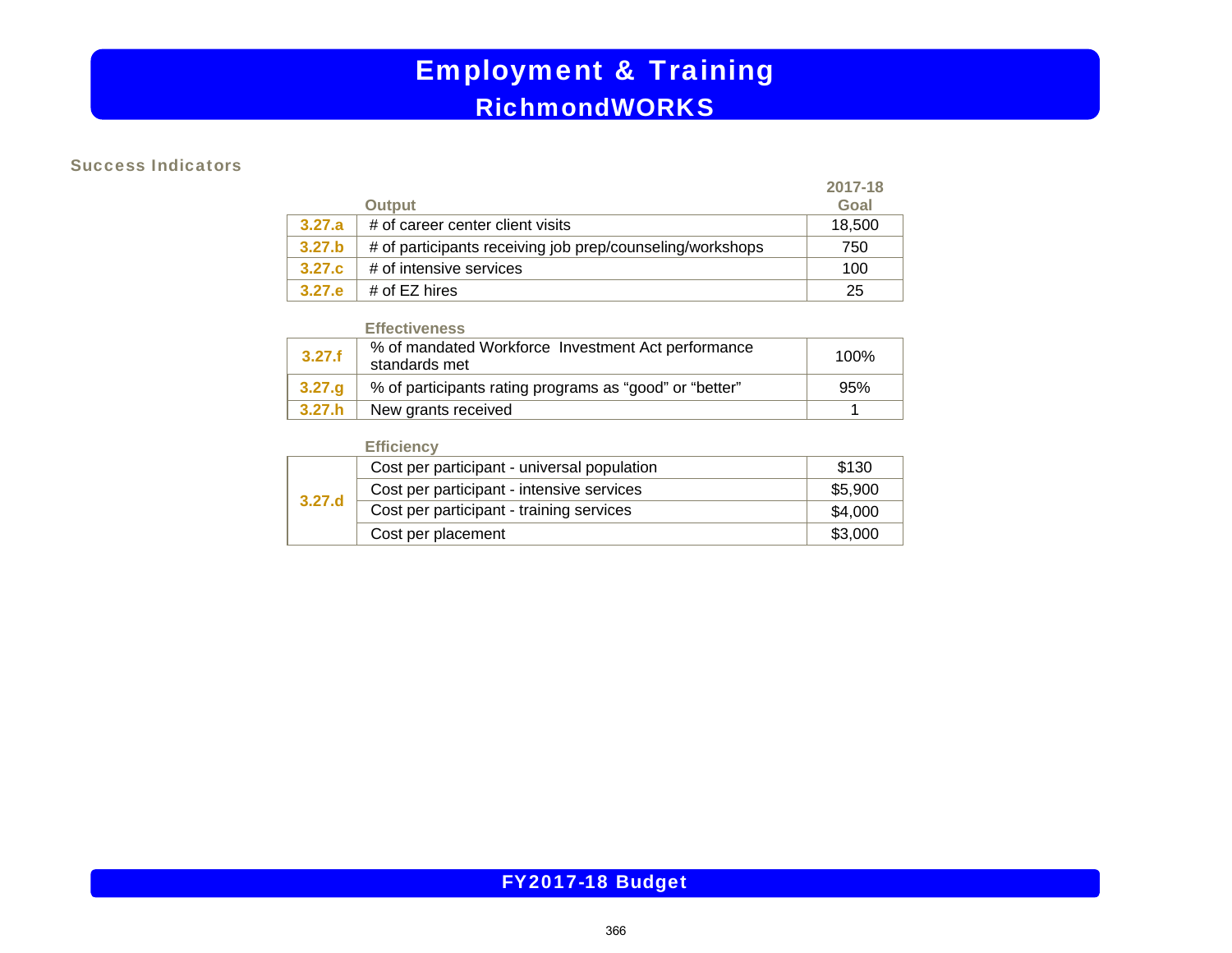# Employment & Training **YouthWORKS**

### Goal

To develop quality programs that assist Richmond youth (community members between the ages of 15-24) to thrive academically, and to obtain career technical education that leads to employment and careers in high growth and demand industries.

### Description

YouthWORKS provides a variety of academic, career technical education, and employment opportunities for Richmond youth between the ages of 15-24. A year-round tutoring program helps improve youth's scholastic and academic performance, and the Summer Youth Employment Program (SYEP) provides youth with meaningful career path work experience. YouthWORKS also provides workshops designed to develop work maturity skills, life skills, and exploration of career options.

## 2017-18 Supporting Actions

- **3.27.a** Provide intensive case management, tutoring and workshops for Richmond youth.
- **3.27.b** Meet and exceed all 10 Workforce Investment Act (WIA) mandated performance standards for youth.
- **3.27.c** Increase current funding levels through continued successful grant solicitation.
- **3.27.d** Provide summer youth employment for Richmond youth.
- **3.27.e** Increase the number of collaborations.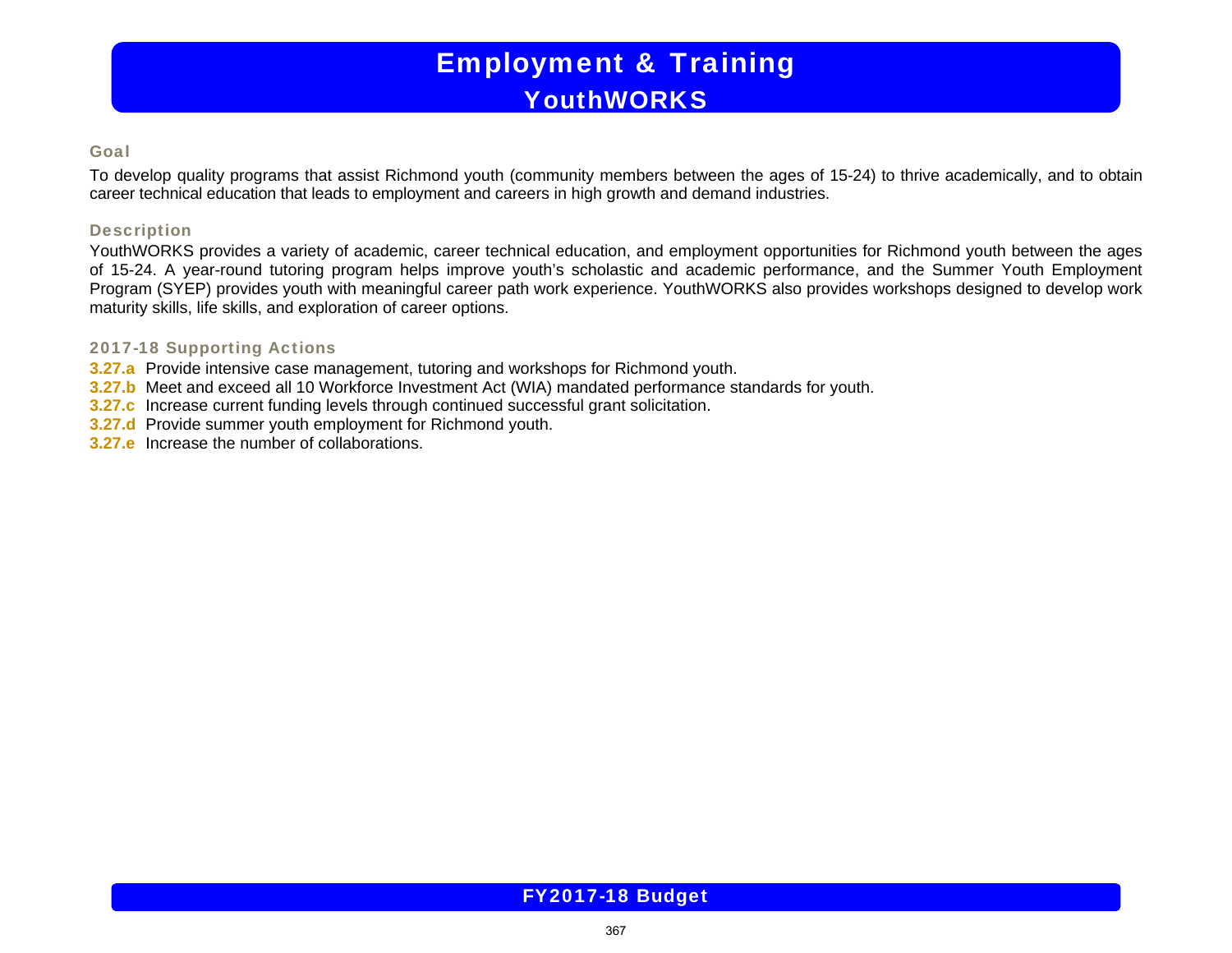# Employment & Training YouthWORKS

### Success Indicators

|        |                                                                                 | 2017-18 |
|--------|---------------------------------------------------------------------------------|---------|
|        | <b>Output</b>                                                                   | Goal    |
| 3.27.a | # of participants (intensive case management)                                   | 80      |
| 3.27.c | # of new grants received                                                        |         |
| 3.27.d | # of jobs provided for youth during the summer employment program               | 235     |
|        | # of contributing and participating businesses in the summer employment program | 30      |
| 3.27.e | # of collaborations                                                             | -6      |

#### **Effectiveness**

| 3.27.b \ % of WIA performance standards for youth met                         | $100\%$ |
|-------------------------------------------------------------------------------|---------|
| <b>3.27.c</b>   % of program audits without any findings and disallowed costs | 100%    |

## **Efficiency**

| 3.27.b | WIA cost per participant  | \$3,000 |
|--------|---------------------------|---------|
|        | WIA cost per placement    | \$4,000 |
|        | SYEP cost per participant | \$1,600 |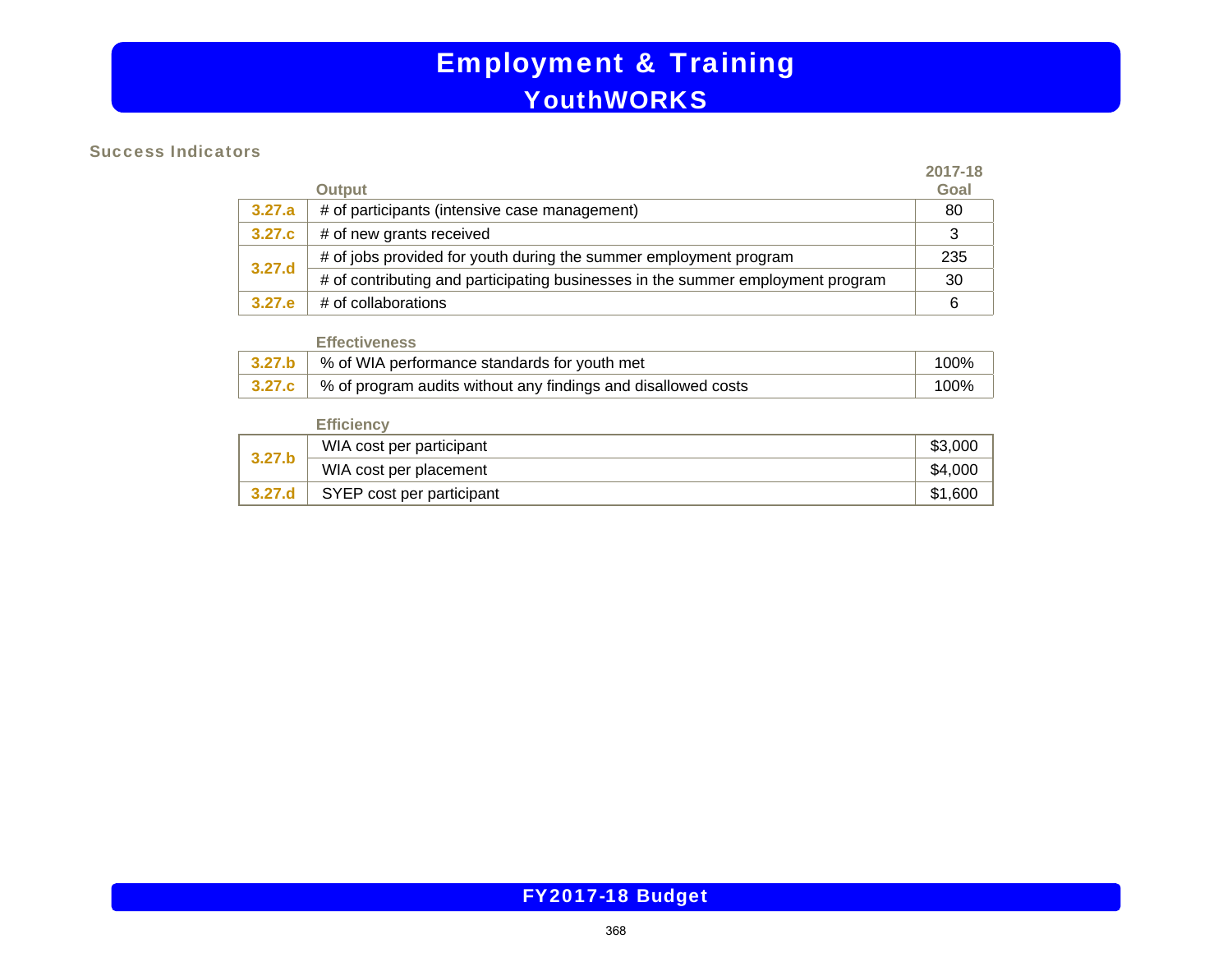# **EMPLOYMENT & TRAINING PROGRAM ORGANIZATIONAL CHART**

| <b>FISCAL SERVICES</b>              |   | <b>YOUTHWORKS</b>                      |        | <b>RICHMONDWORKS</b><br><b>ONE STOP</b>      | <b>RICHMONDBUILD</b> |                                               |        | <b>CONTRACT COMPLIANCE</b>                            |
|-------------------------------------|---|----------------------------------------|--------|----------------------------------------------|----------------------|-----------------------------------------------|--------|-------------------------------------------------------|
| Accounting                          |   | <b>WIOA Youth</b>                      | $\ast$ | <b>WIOA Adult</b>                            |                      | <b>Construction Skills</b><br><b>Training</b> |        | <b>Monitoring Compliance</b><br>with Local Employment |
| <b>Budgeting</b>                    |   | Summer Youth<br>Employment             | $\ast$ | <b>WIA Dislocated Worker</b>                 | $\ast$               | <b>Contractors' Resource</b><br>Center        |        | Ordinance                                             |
| <b>MIS Services</b>                 |   | Career Pathway Trust                   | $\ast$ | <b>WIA Rapid Response</b>                    |                      | <b>Employment Training</b><br>Panel Grant     |        | <b>Monitoring Compliance</b><br>with Business         |
| Audit - Independent<br>and Internal | * | <b>Richmond Designs</b>                |        | <b>WIA Rapid Response</b><br>Layoff Aversion |                      | <b>HazMat Training</b>                        |        | <b>Opportunity Ordinance</b>                          |
| Subrecipient Fiscal<br>Monitoring   |   | <b>Youth Career Services</b><br>(ECIA) | $\ast$ | Workforce Accelerator<br>(Project ACES)      | $\ast$               | <b>Green Jobs Training</b>                    |        | <b>Monitoring Compliance</b><br>with Minimum Wage     |
| <b>Accounts Payable</b>             |   |                                        | $\ast$ | One-Stop Career Center                       |                      | Chevron Stage                                 |        | Ordinance                                             |
| <b>Accounts Receivable</b>          |   |                                        | $\ast$ | <b>Training Services</b>                     |                      | <b>RB Career Services</b><br>(ECIA)           | ∗      | Monitoring Labor<br>Compliance                        |
| <b>Grant Reporting</b>              |   |                                        | $\ast$ | <b>Employer Services</b>                     |                      |                                               | $\ast$ | <b>Construction Bid</b><br>Analysis                   |
| <b>Contract Management</b>          |   |                                        | $\ast$ | <b>RW Career Services</b><br>(ECIA)          |                      |                                               |        |                                                       |
| Procurement &                       |   |                                        |        |                                              |                      |                                               |        |                                                       |

\*Participant Payroll

Inventory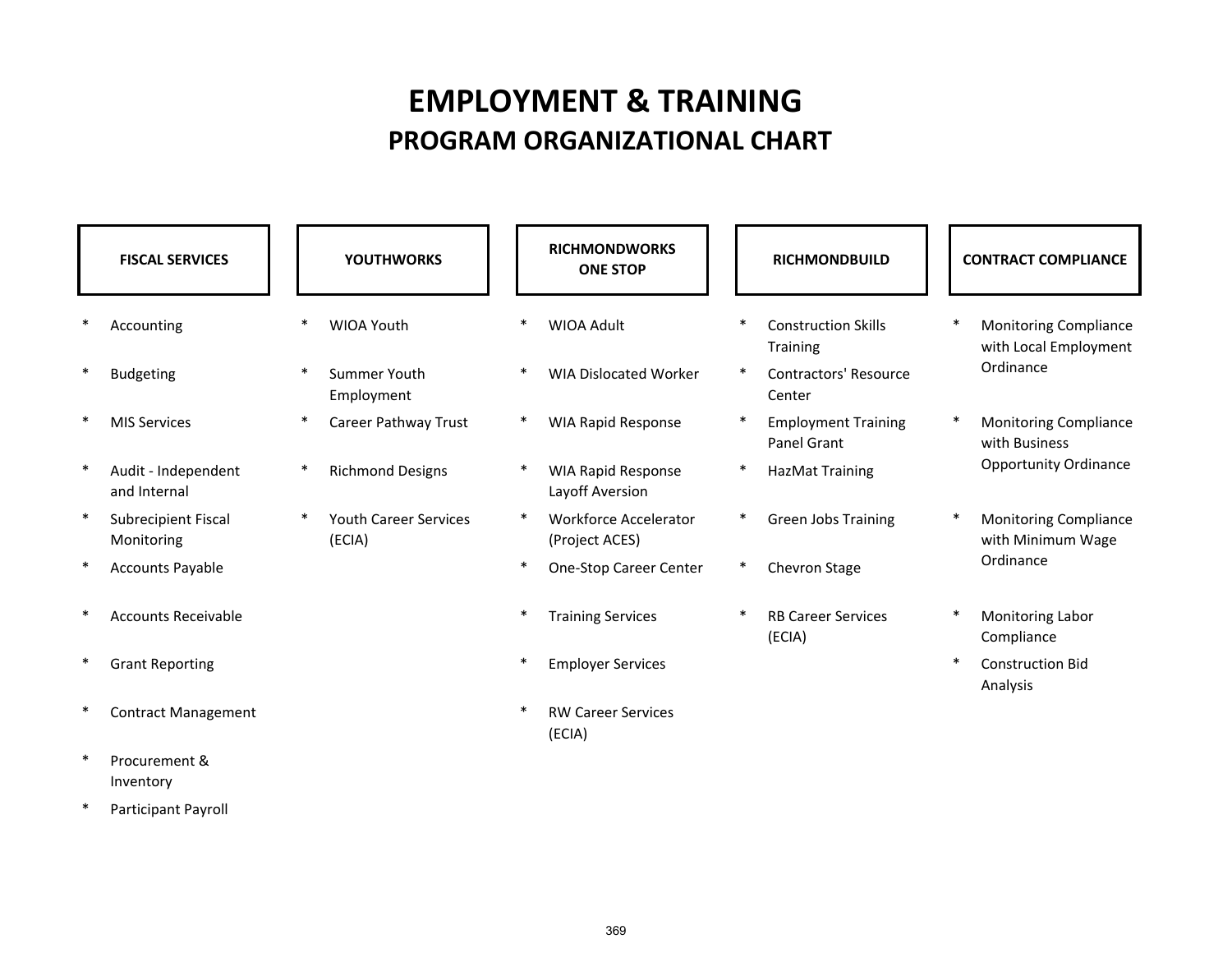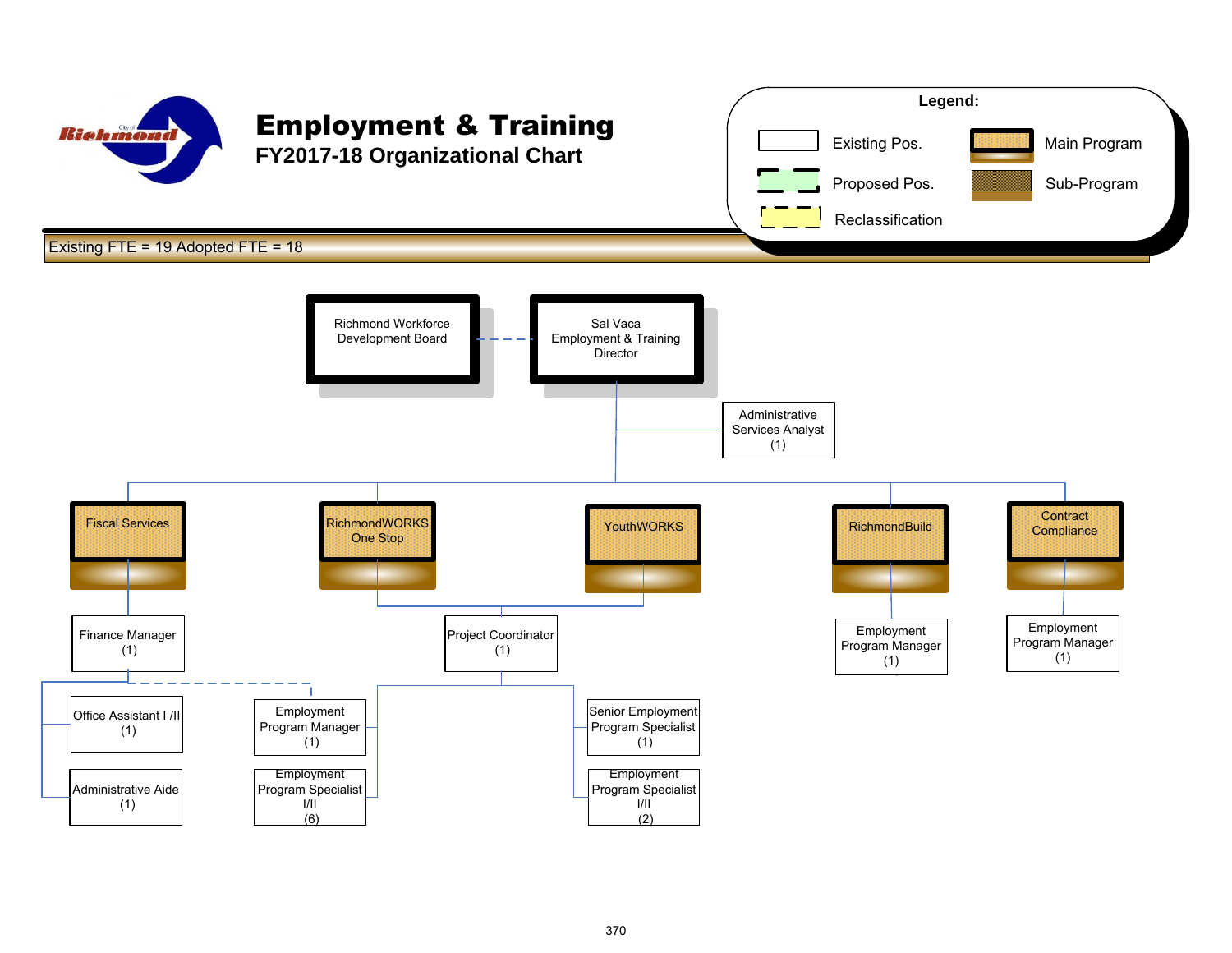# **City of Richmond Multi-Year Comparative Position Listing**

| <b>Department</b>                         | <b>Adopted</b><br>FY2014-2015 | <b>Adopted</b><br>FY2015-2016 | <b>Adopted</b><br>FY 2016-2017 | <b>Mid-Year</b><br>FY 2016-2017 | <b>Adopted</b><br>FY 2017-2018 |
|-------------------------------------------|-------------------------------|-------------------------------|--------------------------------|---------------------------------|--------------------------------|
| <b>EMPLOYMENT &amp; TRAINING</b>          |                               |                               |                                |                                 |                                |
| <b>Administrative Aide</b>                | 1.0                           | 1.0                           | 1.0                            | 1.0                             | 1.0                            |
| <b>Administrative Services Analyst</b>    | 1.0                           | 1.0                           | 2.0                            | 2.0                             | 1.0                            |
| <b>Administrative Trainee</b>             | 3.0                           | 3.0                           | 2.0                            | 2.0                             |                                |
| <b>Budget Analyst II</b>                  |                               |                               |                                |                                 |                                |
| <b>Contract Compliance Specialist II</b>  | 1.0                           | 1.0                           | 1.0                            | 1.0                             |                                |
| Director, Employment & Training           | 1.0                           | 1.0                           | 1.0                            | 1.0                             | 1.0                            |
| <b>Employment Program Manager</b>         | 1.0                           | 2.0                           | 2.0                            | 2.0                             | 3.0                            |
| <b>Employment Program Specialist I</b>    |                               |                               | 1.0                            | 1.0                             | 2.0                            |
| Employment Program Specialist II          |                               |                               | 6.0                            | 6.0                             | 6.0                            |
| Employment Program Specialist I/II        | 6.0                           | 8.0                           |                                |                                 |                                |
| <b>Finance Manager</b>                    | 1.0                           | 1.0                           | 1.0                            | 1.0                             | 1.0                            |
| <b>Management Analyst</b>                 |                               | 1.0                           |                                |                                 |                                |
| <b>Office Assistatn II</b>                |                               |                               |                                |                                 | 1.0                            |
| <b>Project Coordinator</b>                | 2.0                           | 1.5                           | 1.0                            | 1.0                             | 1.0                            |
| Senior Employment Program Specialist      | 1.0                           | 1.0                           | 1.0                            | 1.0                             | 1.0                            |
| <b>Total Full-Time Equivalents (FTEs)</b> | 18.0                          | 21.5                          | 19.0                           | 19.0                            | 18.0                           |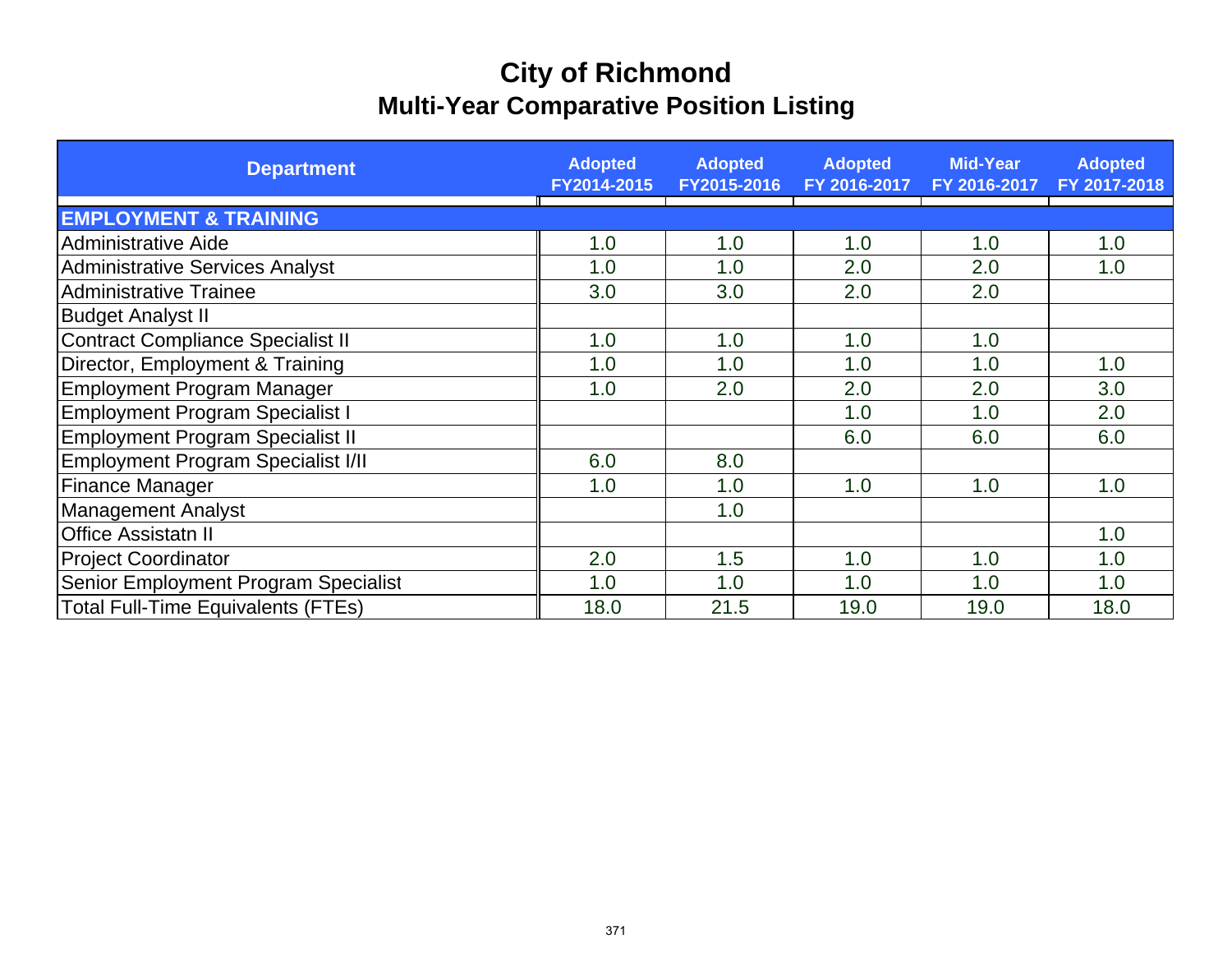# Employment & Training-27 **Summary**

#### TOTAL BUDGET - HISTORICAL COMPARISON

|                                             | FY2015-16<br><b>Actual</b> | FY2016-17<br>Adjusted | FY2016-17<br><b>Actual</b> | FY2017-18<br>Adopted | \$ Chg From<br>FY16-17 | % Chg From<br>FY16-17 |
|---------------------------------------------|----------------------------|-----------------------|----------------------------|----------------------|------------------------|-----------------------|
| <b>SOURCES BY FUND</b>                      |                            |                       | Thru Mar -2017             |                      |                        |                       |
|                                             |                            |                       |                            |                      |                        |                       |
| <b>ECIA-1017</b>                            | 444,438                    | 294,438               | 294,438                    | 300,000              | 5,562                  | 2%                    |
| Employment & Training-1205                  | 4,373,505                  | 7,618,364             | 3,052,490                  | 7,275,270            | (343,094)              | $-5%$                 |
| <b>TOTAL SOURCES BY FUND</b>                | 4,817,943                  | 7,912,802             | 3,346,928                  | 7,575,270            | (337, 532)             | -4%                   |
| <b>USES BY TYPE</b>                         |                            |                       |                            |                      |                        |                       |
| <b>Salaries</b>                             | 1,478,919                  | 1,569,318             | 1,106,852                  | 1,515,636            | (53, 682)              | $-3%$                 |
| <b>Benefits</b>                             | 831,897                    | 999,882               | 711,381                    | 1,046,848            | 46,966                 | 5%                    |
| <b>Professional Services</b>                | 516,747                    | 299,238               | 317,000                    | 309,800              | 10,562                 | 4%                    |
| <b>Other Operating Expenses</b>             | 89,182                     | 460,399               | 34,228                     | 42,600               | (417, 799)             | $-91%$                |
| <b>Utilities</b>                            | 3,018                      |                       | 4,409                      | 4,800                | 4,800                  |                       |
| <b>Equipment &amp; Contract Services</b>    | 265,716                    | 462,204               | 209,836                    | 209,400              | (252, 804)             | $-55%$                |
| Provision for Insurance Loss                |                            |                       |                            |                      |                        | $\blacksquare$        |
| Cost Pool                                   | 430,887                    | 417,444               | 313,083                    | 478,539              | 61,095                 | 15%                   |
| Asset/Capital Outlay                        | 44,726                     |                       | 5,696                      |                      |                        |                       |
| A87 Cost Plan Reimbursement                 |                            |                       |                            |                      |                        |                       |
| <b>Grant Expenditures</b>                   | 1,099,107                  | 1,423,070             | 652,789                    | 2,110,585            | 687,515                | 48%                   |
| <b>Employment &amp; Training Allocation</b> | 57,744                     | 2,281,247             | (8,346)                    | 1,857,062            | (424, 185)             | $-19%$                |
| <b>TOTAL SOURCES BY TYPE</b>                | 4,817,943                  | 7,912,802             | 3,346,928                  | 7,575,270            | (337,532)              | $-4%$                 |
| <b>USES BY ORG CODE</b>                     |                            |                       |                            |                      |                        |                       |
| Chevraon ECIA-E&T-11771041                  | 444,438                    | 294,438               | 294,438                    | 300,000              | 5,562                  | 2%                    |
| E&T Resource Management-12571041            | 430,887                    | 417,444               | 313,083                    | 478,539              | 61,095                 | 15%                   |
| Federal Grant Program-12571141              | 127,516                    | 133,781               | 72,939                     | 210,000              | 76,219                 | 57%                   |
| Core Self Services-12572141                 |                            |                       | 32,740                     |                      |                        |                       |
| Core Registration Services-12572241         |                            |                       | 69,231                     |                      |                        |                       |
| Intensive Services-12572341                 | 266,822                    | 1,142,702             | 292,926                    | 1,130,655            | (12,047)               | $-1%$                 |
| Training Payments-12572541                  | 112,044                    | 42,000                | 36,500                     |                      | (42,000)               | $-100%$               |
| Training Services-12572441                  |                            | 100,000               | 145,000                    | 124,828              | 24,828                 | 25%                   |
| Other Services-12572641                     | 307,951                    | 204,839               | 32,915                     | 56,000               | (148, 839)             | $-73%$                |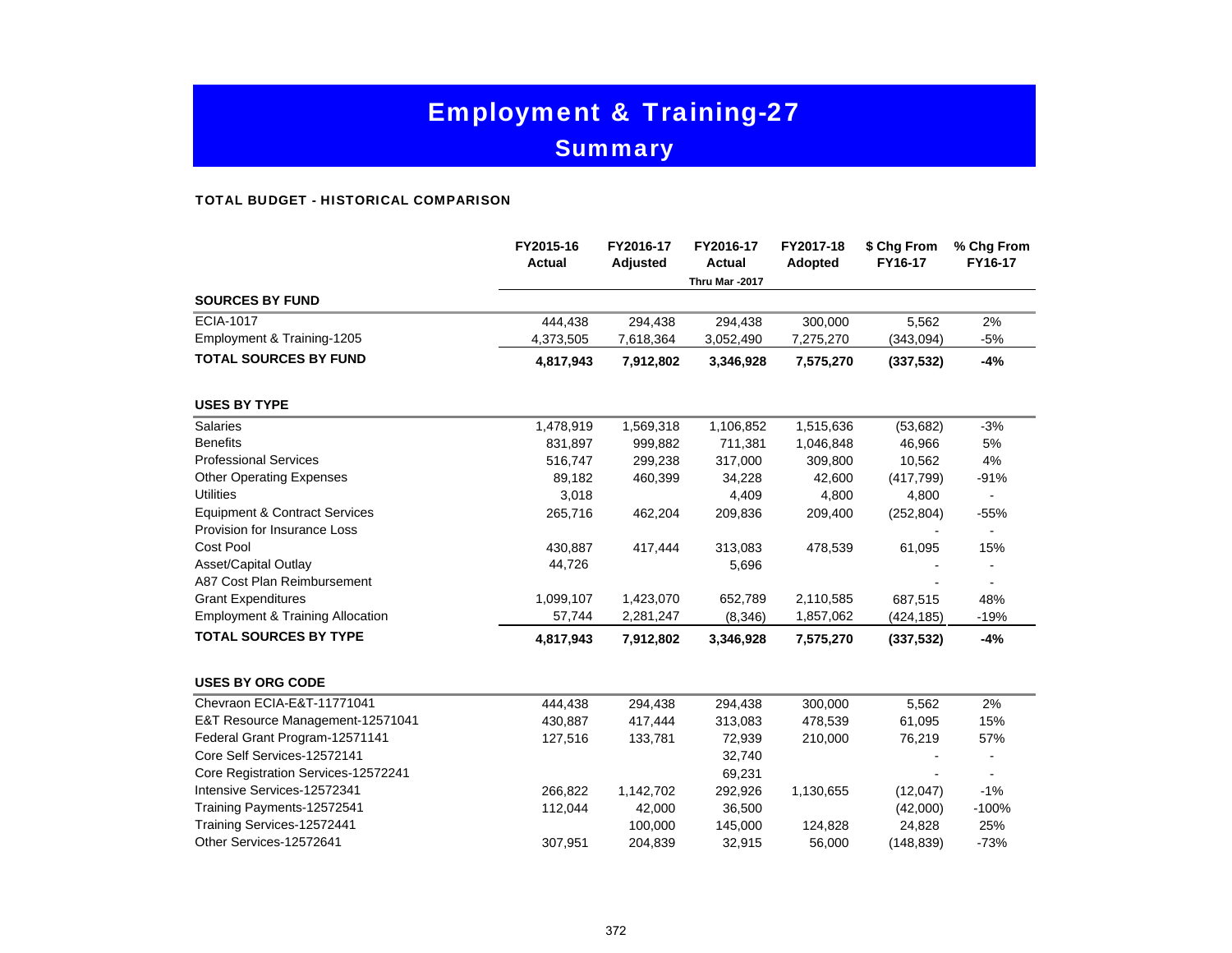# Employment & Training-27 **Summary**

#### TOTAL BUDGET - HISTORICAL COMPARISON

|                                            | FY2015-16<br><b>Actual</b> | FY2016-17<br>Adjusted | FY2016-17<br>Actual | FY2017-18<br>Adopted | \$ Chg From<br>FY16-17 | % Chg From<br>FY16-17 |
|--------------------------------------------|----------------------------|-----------------------|---------------------|----------------------|------------------------|-----------------------|
|                                            |                            |                       | Thru Mar -2017      |                      |                        |                       |
| Rapid Response-12572741                    | 124,136                    | 155,100               | 93,265              | 209,590              | 54,490                 | 35%                   |
| WIA Youth In Schools-12573141              | 107,892                    | 433,447               | 14,196              |                      | (433, 447)             | $-100%$               |
| WIA Youth out of School-12573141           | 229,158                    |                       | 229,048             | 453,227              | 453,227                |                       |
| Administration-12573241                    | 128,015                    | 19,000                | 116,994             | 78,000               | 59,000                 | 311%                  |
| Education & Job Training-12575641          |                            |                       | 424,930             |                      |                        |                       |
| ET Richmondworks Local Program-12576441    | 766,777                    | 1,913,398             |                     | 1,281,163            | (632, 235)             | $-33%$                |
| ET Youthworks Local Program-12576541       | 31,678                     | 55,000                | 328,334             | 50,000               | (5,000)                | -9%                   |
| State Grant Program-12576641               | 381,217                    | 1,278,180             | 390,618             | 1,069,772            | (208, 408)             | -16%                  |
| Community Benefit Agreement-12576741       | 72,610                     | 864,088               | 20,183              | 456,892              | (407, 196)             | -47%                  |
| Other Community Funding-12576841           |                            |                       |                     | 650,000              | 650,000                |                       |
| Matching Funds-12578341                    | 97,795                     | 150,000               |                     |                      | (150,000)              | $-100%$               |
| Business Services-12578441                 | 575,732                    | 191,981               | 5,032               | 152,110              | (39, 871)              | $-21%$                |
| E&T Donated Funds-12578841                 | 55,943                     |                       | 8,042               | 227,898              | 227,898                |                       |
| Summer Youth Donated Funds-12578941        | 555,284                    | 436,673               | 226,552             | 496,596              | 59,923                 | 14%                   |
| Richmondworks Interim Cost Pool-12579341   | (170)                      | 10,000                | 787                 |                      | (10,000)               | $-100%$               |
| Youth Interim Cost Pool-12579241           | 134                        |                       | 78                  |                      |                        |                       |
| Overhead Interim Cost Pool-12579341        | 4,317                      | 70,731                | (2,963)             | 150,000              | 79,269                 | 112%                  |
| Admin Interim Cost Pool-12579441           |                            |                       | 85                  |                      |                        |                       |
| Employment & Training Salary Pool-12579541 | (2,233)                    |                       | 201,975             |                      |                        |                       |
| <b>TOTAL USES BY ORG CODE</b>              | 4,817,943                  | 7,912,802             | 3,346,928           | 7,575,270            | (337, 532)             | -4%                   |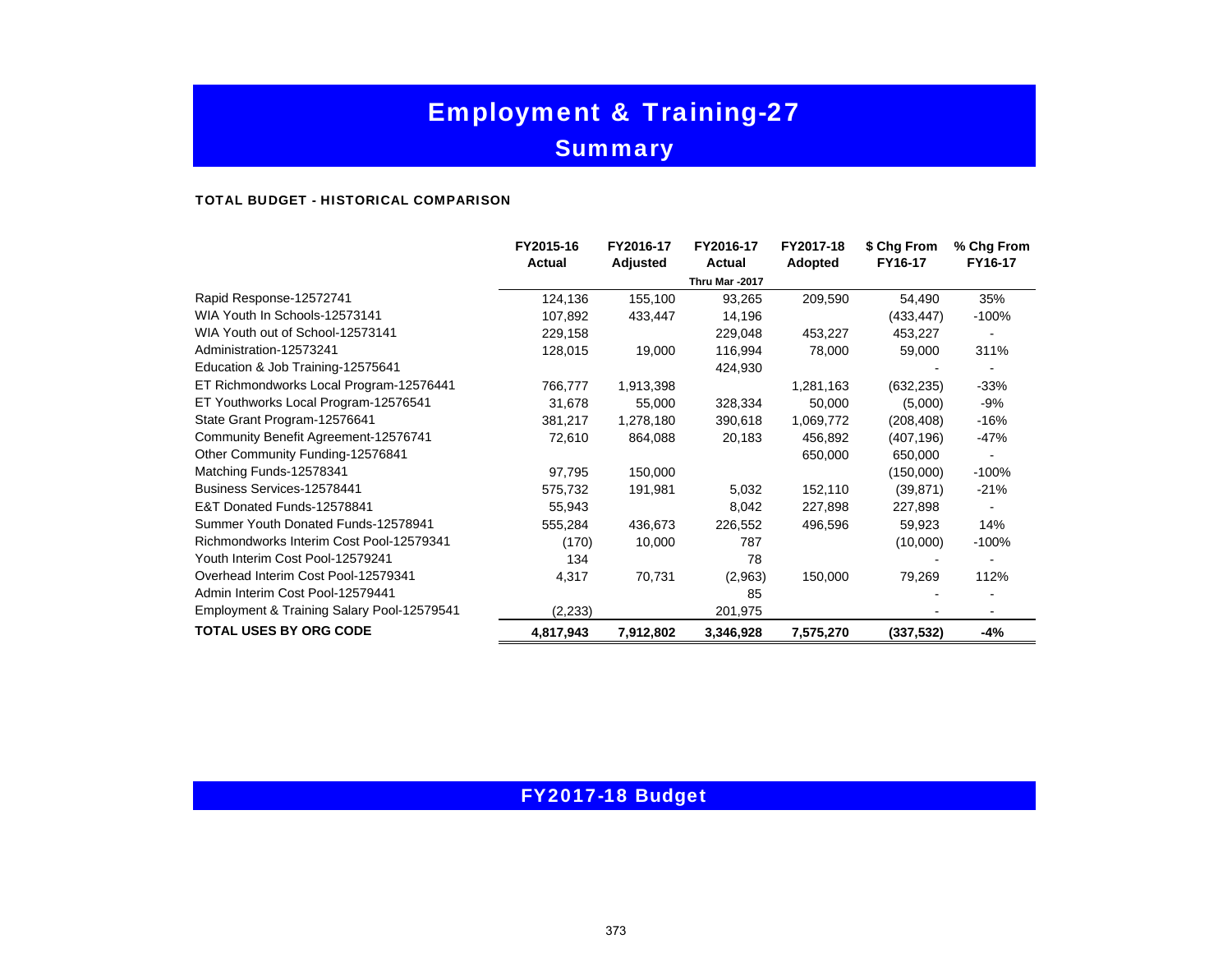

### Mission:

The Richmond Housing Authority is committed to providing decent, safe and sanitary affordable housing and coordinating supportive services for low-income residents and program participants of the City of Richmond.

## Key Objectives for Strategic Goals:

## 1. Maintain and enhance the physical environment

- c Improve Public Housing management.
- c Improve Housing Choice Voucher Section 8 management.
- e Renovate and convert Public Housing units through the Rental Assistance Demonstration (RAD) Program.
- c Expand the Project Real Lead Abatement Program.

### 2. Promote a safe and secure community

- Initiate Crime Prevention Through Environmental Design (CPTED) reviews of all developments.
- c Enhance applicant screenings and criminal background checks for prospective housing program participants.
- c Address crime and safety concerns through aggressive lease enforcement.

## 3. Promote economic vitality

- e Promote or attract supportive services to increase self-sufficiency amongst housing program participants.
- c Expand the Housing Choice Voucher Section 8 Program.
- c Implement measures to promote income mixing in Public Housing developments.

## 4. Promote sustainable communities

- c Provide diversity of affordable housing opportunities that recognize and promote smart growth principles.
- c Support the creation of healthy, vibrant town centers and districts.
- c Provide access to quality recreational, educational and cultural activities.
- e Support environmentally-sensitive resource management.
- c Promote health and wellness concepts among housing program participants.
- c Build capacity with local non-profits and community-based organizations.
- c Assist in providing access to a healthy home for program participants.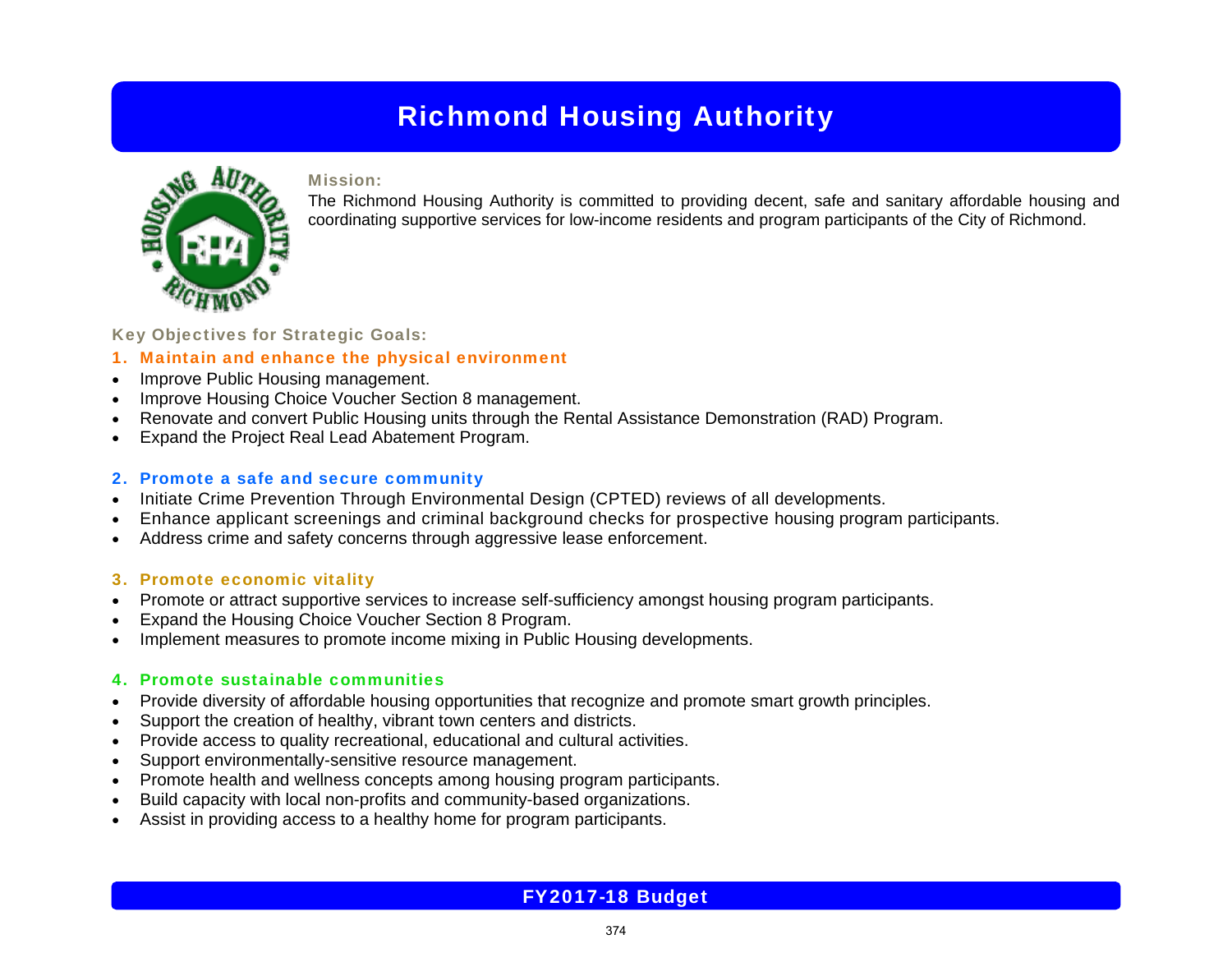### 5. Promote effective government

- $\bullet$ Streamline operation to provide more efficient program administration.
- $\bullet$ Provide effective and innovative budget oversight to make the most of limited federal resources.
- c Pursue alternative sources of revenues for the costs of operations and affordable housing development.
- $\bullet$ Partner with other City departments to leverage resources and implement mutually-beneficial programs and projects.
- $\bullet$ Develop and maintain good working relationships with community-based organizations and neighborhood groups.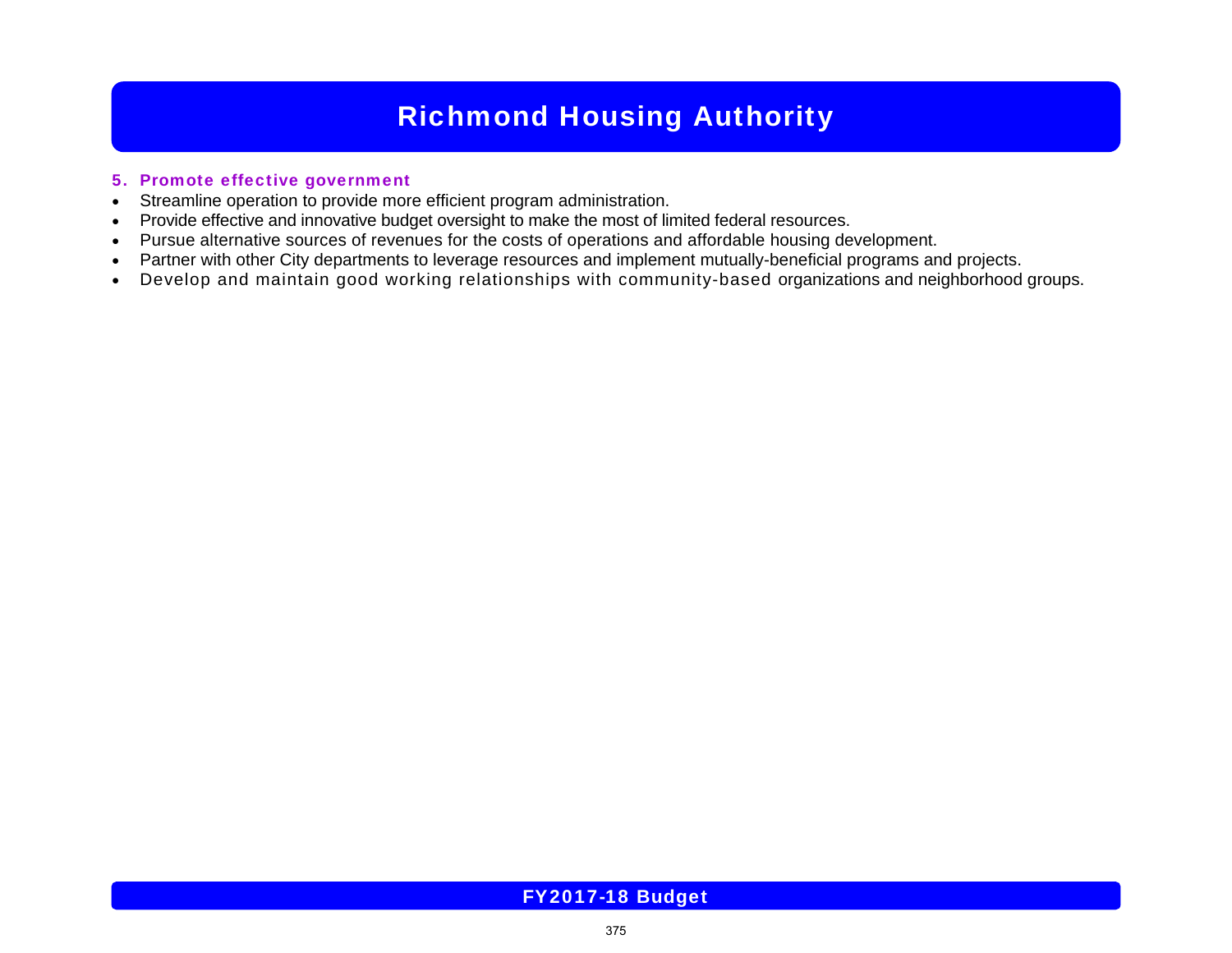### Goal

To develop and maintain a wide variety of housing types and choices, including both rental and homeownership opportunities. To advocate for fair housing rights, promote economic self-sufficiency and provide housing programs to accommodate the needs of seniors, persons with disabilities and low-income families.

### **Description**

The Housing Authority is responsible for the day-to-day operations of the Low-Income Public Housing Program (LIPH), the Housing Choice Voucher Section 8 (HCV) rental assistance program, the Easter Hill Hope VI revitalization project and the Project Real Lead Abatement Program. These programs and projects, funded with federal subsidies, rent revenues and miscellaneous grant funds, provide affordable housing opportunities for low-to-moderate-income residents of the City of Richmond.

### 2017-18 Supporting Actions

- **4.31.a** Provide customer service and community-oriented property management service for all Housing Authority owned developments.
- **4.31.b** Obtain Standard-Performer designation out of Troubled, Standard or High-Performer designations from the Department of Housing and Urban Development (HUD) for Public Housing operations under the Public Housing Assessment System (PHAS).
- **4.31.c** Obtain Standard-Performer designation out of Troubled, Standard or High-Performer designations from the Department of Housing and Urban Development for Housing Choice Voucher Section 8 program operations under the Section Eight Management Assessment Program (SEMAP).
- **4.31.d** Continue Project Real Lead Abatement Program.
- **4.31.e** Obtain a 98% or better rent collection rate.
- **4.31.f** Execute Housing Choice Voucher Section 8 contracts.
- **4.31.g** Complete routine work orders in a timely manner.
- **4.31.h** Ensure development projects are completed in a timely manner.
- **4.31.i** Pursue grant funds and submit reimbursements timely.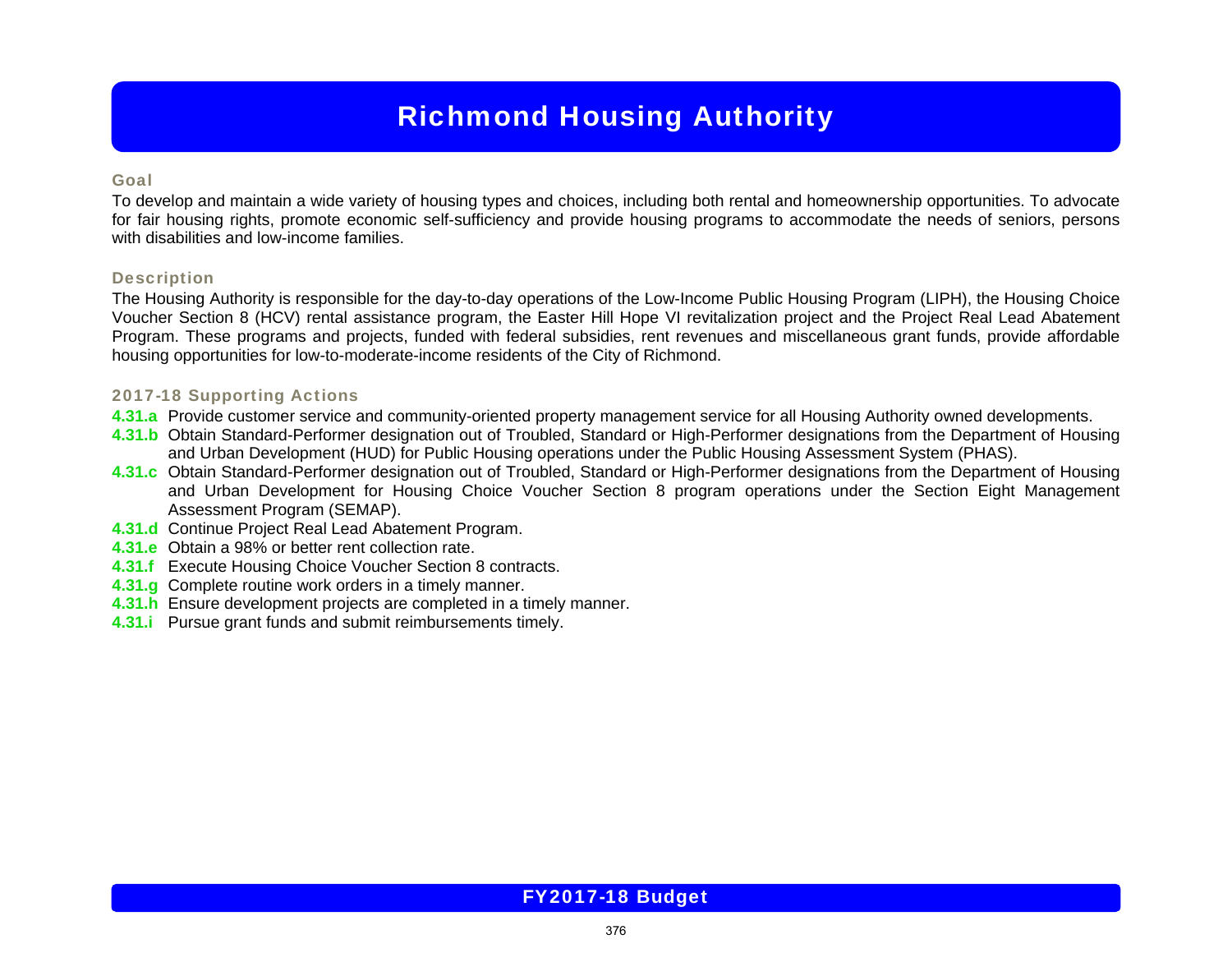## Success Indicators

|        |                                                          | 2017-18 |
|--------|----------------------------------------------------------|---------|
|        | <b>Output</b>                                            | Goal    |
| 4.31.a | # of rental units leased                                 | 242     |
| 4.31.d | # of Project Real homes abated from lead                 | 37      |
| 4.31.f | # of Housing Choice Voucher Section 8 contracts executed | 1,700   |
| 4.31.9 | % of routine work orders completed in a timely manner    | 100%    |
| 4.31.h | % of development projects completed in a timely manner   | 100%    |
| 4.31.i | # of grant reimbursements submitted                      | 24      |

#### **Effectiveness**

| 4.31.b | Receive PHAS Standard-Performer designation from HUD               | Standard |
|--------|--------------------------------------------------------------------|----------|
| 4.31.c | Receive SEMAP Standard-Performer designation from HUD              | High     |
| 4.31.e | % of collected rents                                               | 98%      |
| 4.31.f | % of utilization of Housing Choice Voucher Section 8               | 95%      |
| 4.31.h | % of development projects completed on time and at or under budget | 100%     |
|        | # of new grants awarded                                            | 5        |
| 4.31.i | % of quarterly reimbursements submitted timely                     | 100%     |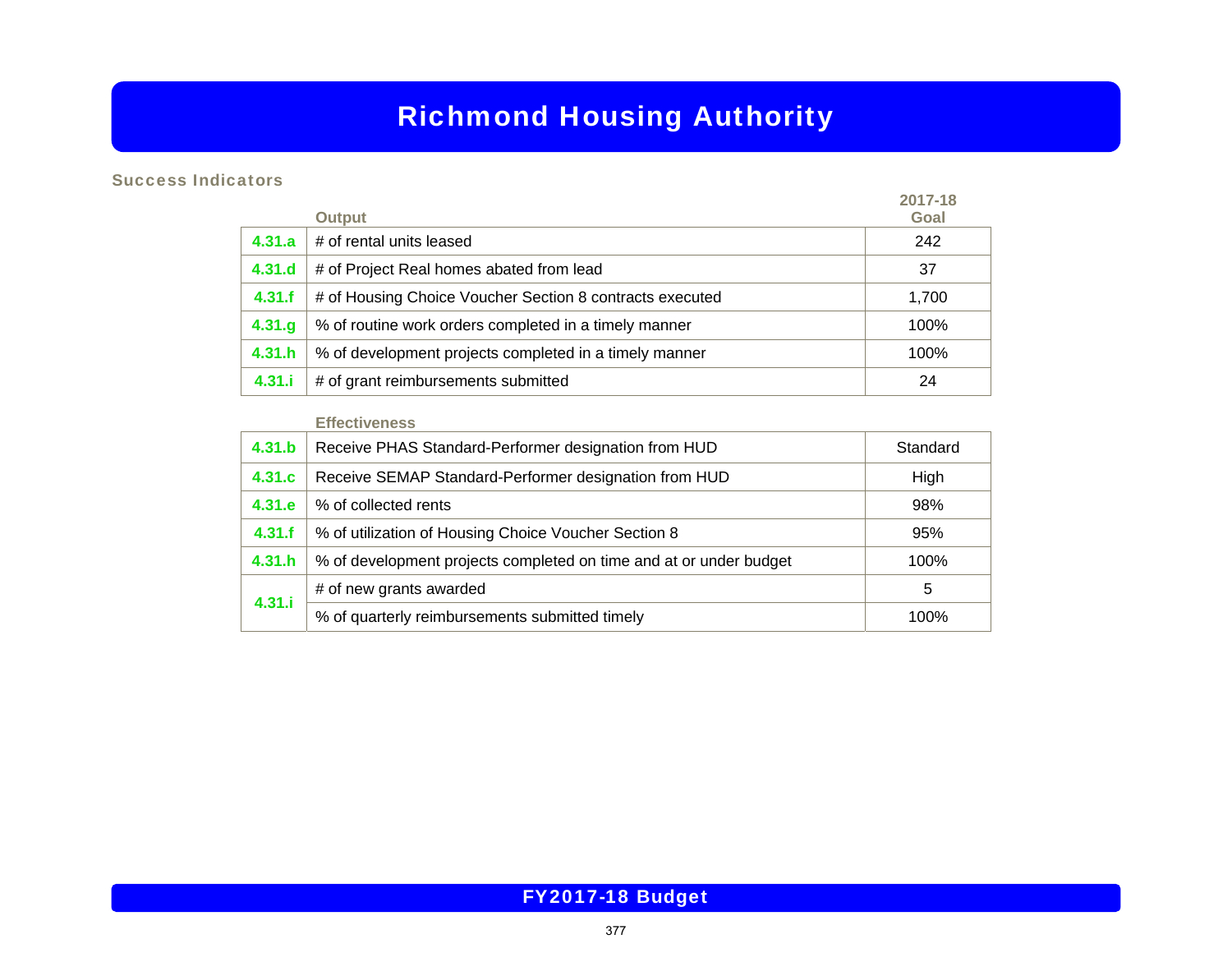# **RICHMOND HOUSING AUTHORITYPROGRAM CHART**

## **Administration**

| Leadership |  |
|------------|--|
|------------|--|

Coordination of Efforts

State, Federal and Local Government Reporting

Audits

IT

Annual Plan

## **RHA Grants**

Modernization

State, Federal and Local Government Reporting

# Low Income Public Housing **No. 1. 1. 1. Section 8 HCV Program**

Rent Collections **Program Administration** Monthly Reporting Monthly Reporting Monthly Reporting Music Research Assembly Reporting Music Reporting Music Research Assembly Reporting Music Reporting Music Reporting Music Reporting Music Reporting Music Reporting Musi Program Oversight **Case Case Case Case Management** Lease Enforcement Case Management Case Management State, Federal and Local Government State, i edetation Local Government<br>Reporting Information Hearings Routine Maintenance

Payroll **Payroll Payroll Payroll Payroll Payroll Payroll Payroll Payroll Payroll Payroll Payroll Payroll Payroll Payroll Payroll Payroll Payroll Payroll Payroll Payroll Payroll Pay** 

Eviction Activity

Resident Services

Financial Management Application Intake State, Federal, and Local Government<br>Reporting

Landlord Outreach

## **Development**

Capital Planning EH Project Management

Construction Management

Contractor/Project Management Monitoring and Grant Compliance

State, Federal, and Local Government Reporting

Rental Assistance Demonstration (RAD)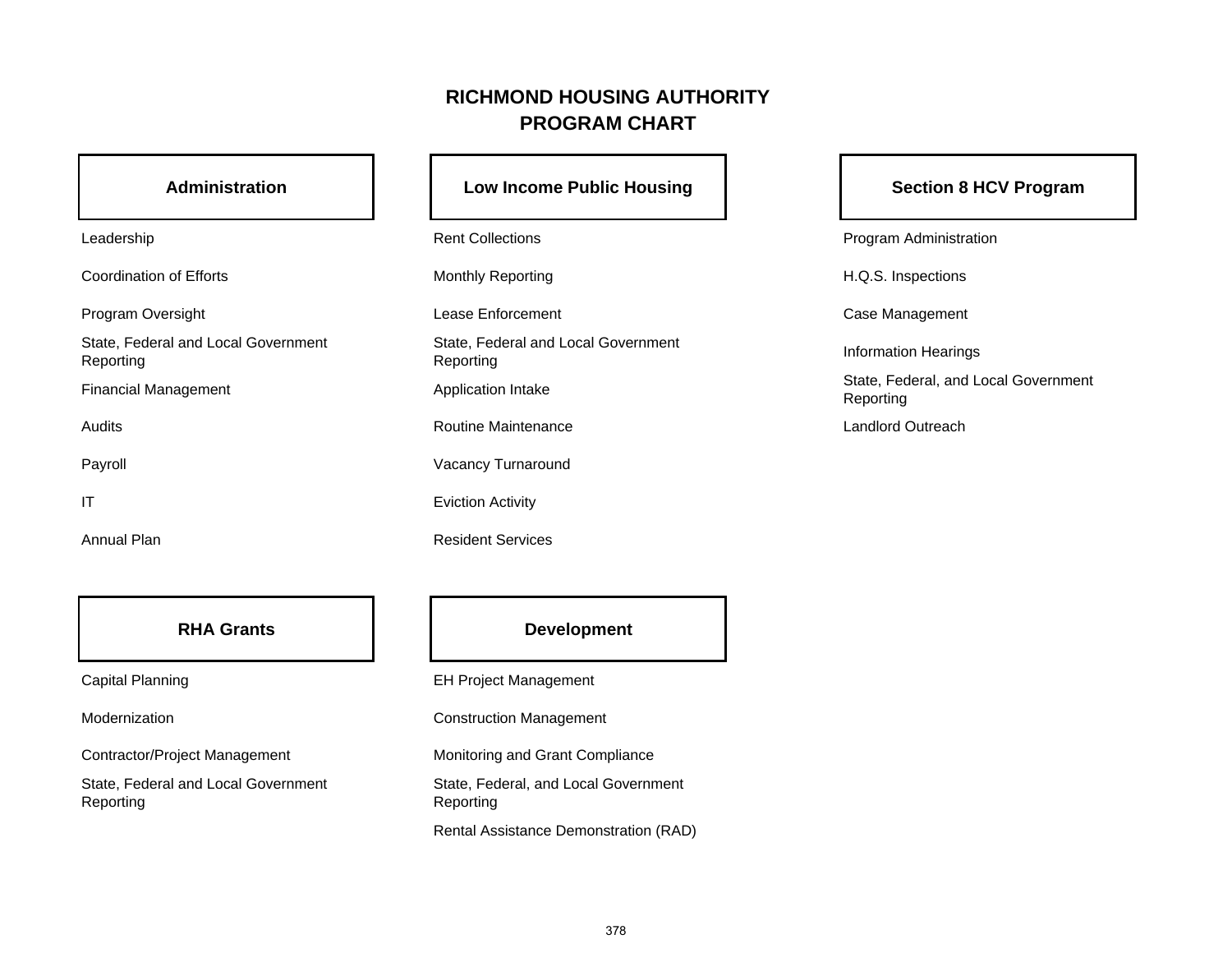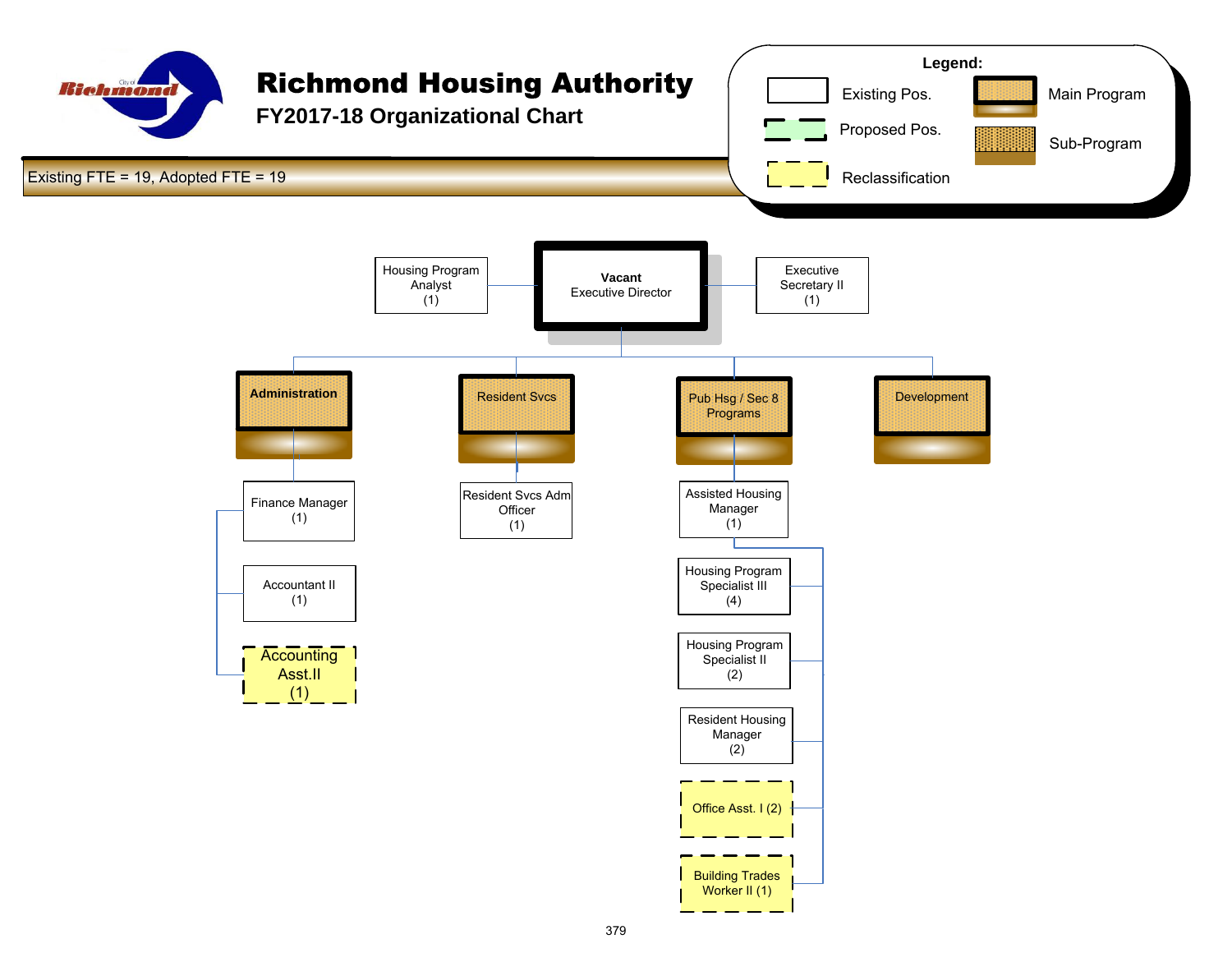# **City of Richmond Multi-Year Comparative Position Listing**

| <b>Department</b>                         | <b>Adopted</b><br>FY2014-2015 | <b>Adopted</b><br>FY2015-2016 | <b>Adopted</b><br>FY 2016-2017 | <b>Mid-Year</b><br>FY 2016-2017 | <b>Adopted</b><br>FY 2017-2018 |
|-------------------------------------------|-------------------------------|-------------------------------|--------------------------------|---------------------------------|--------------------------------|
| <b>RICHMOND HOUSING AUTHORITY</b>         |                               |                               |                                |                                 |                                |
| Accountant I/II                           | 1.0                           | 2.0                           |                                |                                 |                                |
| <b>Accountant I</b>                       |                               |                               | 1.0                            | 1.0                             |                                |
| <b>Accountant II</b>                      |                               |                               | 1.0                            | 1.0                             | 1.0                            |
| <b>Accounting Assistant II</b>            | 1.0                           |                               |                                |                                 | 1.0                            |
| <b>Asset Manager</b>                      | 1.0                           |                               |                                |                                 |                                |
| <b>Asset Specialist</b>                   | 1.0                           |                               |                                |                                 |                                |
| <b>Assisted Housing Manager</b>           | 1.0                           | 1.0                           | 1.0                            | 1.0                             | 1.0                            |
| <b>Building Trades Worker II</b>          |                               |                               |                                |                                 | 1.0                            |
| <b>Executive Director</b>                 | 1.0                           | 1.0                           | 1.0                            | 1.0                             | 1.0                            |
| <b>Executive Secretary II</b>             | 1.0                           | 1.0                           | 1.0                            | 1.0                             | 1.0                            |
| <b>Finance Manager</b>                    | 1.0                           | 1.0                           | 1.0                            | 1.0                             | 1.0                            |
| <b>Housing Program Analyst</b>            | 2.0                           | 2.0                           | 2.0                            | 2.0                             | 1.0                            |
| <b>Housing Program Specialist II</b>      | 5.0                           | 5.0                           | 2.0                            | 2.0                             | 2.0                            |
| <b>Housing Program Specialist III</b>     | 2.0                           | 2.0                           | 4.0                            | 4.0                             | 4.0                            |
| <b>Management Analyst II</b>              | 1.0                           | 1.0                           | 1.0                            |                                 |                                |
| Office Assistant I                        |                               |                               |                                |                                 | 2.0                            |
| Project Manager I                         | 1.0                           | 1.0                           |                                |                                 |                                |
| <b>Project Manager II</b>                 | 2.0                           | 2.0                           | 2.0                            | 1.0                             |                                |
| <b>Resident Services Admin Officer</b>    |                               |                               | 1.0                            | 1.0                             | 1.0                            |
| <b>Resident Housing Manager</b>           | 4.0                           | 4.0                           | 3.0                            | 3.0                             | 2.0                            |
| <b>Total Full-Time Equivalents (FTEs)</b> | 25.0                          | 23.0                          | 21.0                           | 19.0                            | 19.0                           |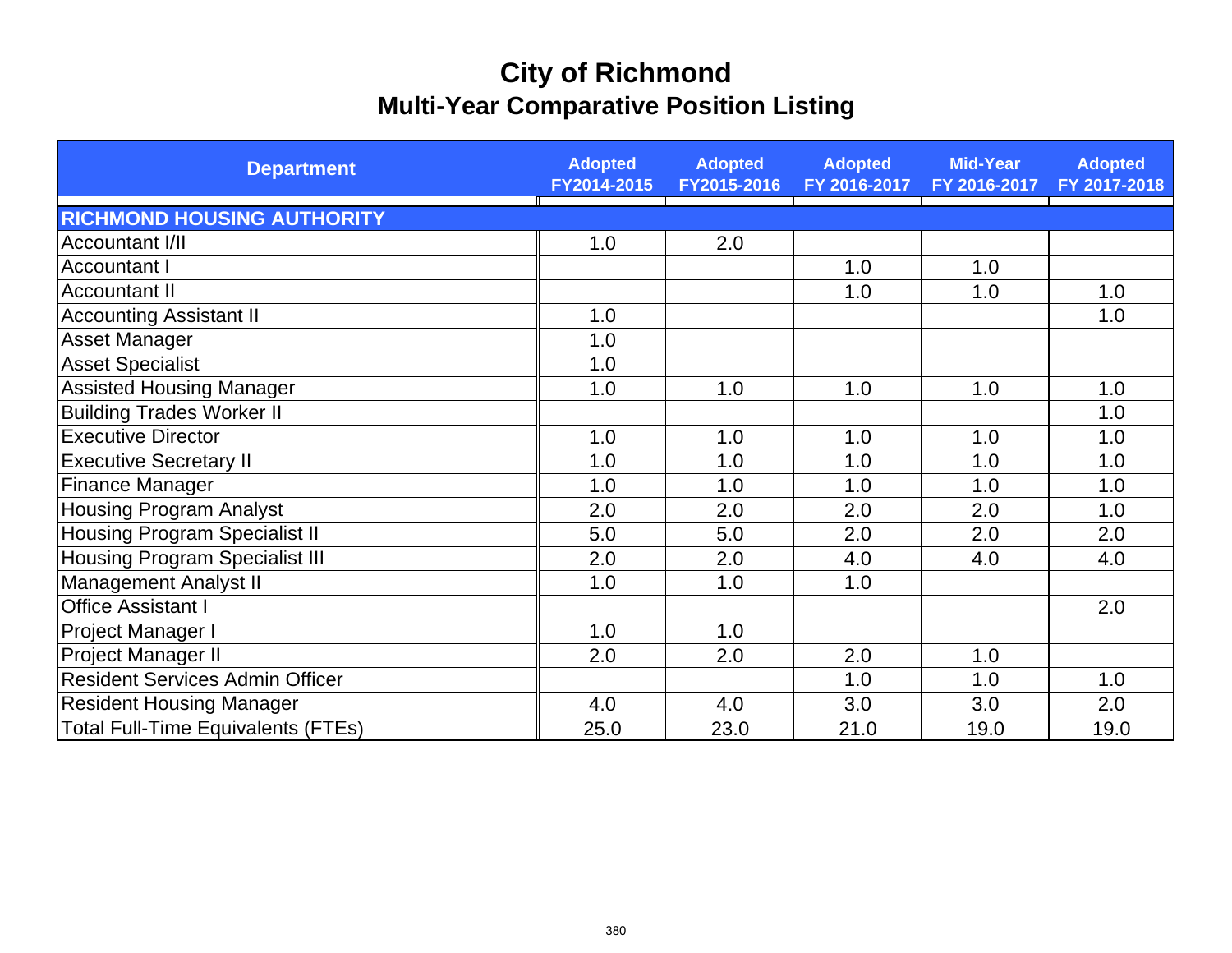**Summary** 

#### TOTAL BUDGET - HISTORICAL COMPARISON

|                                          | FY2015-16<br><b>Actual</b> | FY2016-17<br>Adjusted | FY2016-17<br><b>Actual</b> | FY2017-18<br>Adopted | \$ Chg From<br>FY16-17 | % Chg From<br>FY16-17 |
|------------------------------------------|----------------------------|-----------------------|----------------------------|----------------------|------------------------|-----------------------|
|                                          |                            |                       | Thru Mar -2017             |                      |                        |                       |
| <b>SOURCES BY FUND</b>                   |                            |                       |                            |                      |                        |                       |
| Housing Choice Voucher - Section 8-4101  | 19,028,099                 | 21,946,643            | 14,492,266                 | 21,887,256           | (59, 387)              | 0%                    |
| Hope 6-4102                              | 509,519                    | 552,157               | 429,803                    | 98,000               | (454, 157)             | $-82%$                |
| Project Real-4103                        | 505,436                    | 832,543               | 162,799                    |                      | (832, 543)             | $-100%$               |
| Capital Fund-4201                        | 1,795,909                  | 794,799               | 503,791                    | 639,995              | (154, 804)             | $-19%$                |
| Hacienda-4401                            | 1,292,698                  | 336,024               | 230,017                    | 387,250              | 51,226                 | 15%                   |
| Friendship Manor-4402                    | 310,497                    | 252,151               | 165,049                    |                      | (252, 151)             | $-100%$               |
| Triangle Court-4403                      | 606,563                    | 452,752               | 352,001                    |                      | (452, 752)             | $-100%$               |
| Nevin Plaza-4404                         | 1,699,000                  | 1,353,325             | 1,191,647                  | 1,046,616            | (306, 709)             | $-23%$                |
| Nystrom Village-4405                     | 1,244,558                  | 950,247               | 675,122                    | 796,938              | (153, 309)             | $-16%$                |
| Richmond Village One-4406                | 220,356                    | 206,937               | 1,256                      | 292,372              | 85,435                 | 41%                   |
| Richmond Village Two-4407                | 191,439                    | 229,132               |                            | 156,645              | (72, 487)              | $-32%$                |
| Richmond Village Three-4408              | 70,454                     | 57,730                |                            | 62,826               | 5,096                  | 9%                    |
| Local Fund-4409                          | 17,870                     | 9,000                 | 9,572                      | 9,000                |                        | 0%                    |
| Central Office Cost Center-4501          | 723,529                    |                       | 925,310                    | (42, 190)            | (42, 190)              |                       |
| <b>TOTAL SOURCES BY FUND</b>             | 28,215,929                 | 27,973,440            | 19,138,633                 | 25,334,708           | (2,638,732)            | $-9%$                 |
| <b>USES BY TYPE</b>                      |                            |                       |                            |                      |                        |                       |
| <b>Salaries</b>                          | 1,392,493                  | 1,853,991             | 1,296,348                  | 1,522,998            | (330, 993)             | $-18%$                |
| <b>Benefits</b>                          | 164,494                    | 1,212,432             | 850,681                    | 1,061,016            | (151, 416)             | $-12%$                |
| <b>Professional Services</b>             | 425,670                    | 575,910               | 349,271                    | 292,805              | (283, 105)             | $-49%$                |
| <b>Other Operating Expenses</b>          | 1,939,920                  | 1,294,208             | 531,125                    | 682,968              | (611, 240)             | $-47%$                |
| <b>Utilities</b>                         | 1,034,867                  | 385,444               | 444,828                    | 427,350              | 41,906                 | 11%                   |
| <b>Equipment &amp; Contract Services</b> | 1,167,325                  | 1,513,666             | 658,120                    | 788,800              | (724, 866)             | -48%                  |
| Provision for Insurance Loss             | 52,307                     | 49,500                | 17,749                     | 49,825               | 325                    | 1%                    |
| <b>Cost Pool</b>                         | 703,351                    | 710,661               | 533,473                    | 116,000              | (594, 661)             | $-84%$                |
| Asset/Capital Outlay                     | 2,168,017                  | 331,569               | 235,628                    | 290,190              | (41, 379)              | $-12%$                |
| A87 Cost Plan Reimbursement              |                            |                       |                            |                      |                        |                       |
| <b>Grant Expenditures</b>                | 18,955,031                 | 21,439,178            | 14,221,410                 | 21,296,953           | (142, 225)             | $-1%$                 |
| <b>RHA Cost Allocation</b>               |                            | (1,393,119)           |                            | (1, 194, 197)        | 198,922                | $-14%$                |
| <b>Operating Transfer Out</b>            | 212,453                    |                       |                            |                      |                        |                       |
| <b>TOTAL USED BY TYPE</b>                | 28,215,928                 | 27,973,440            | 19,138,633                 | 25,334,708           | (2,638,732)            | $-9%$                 |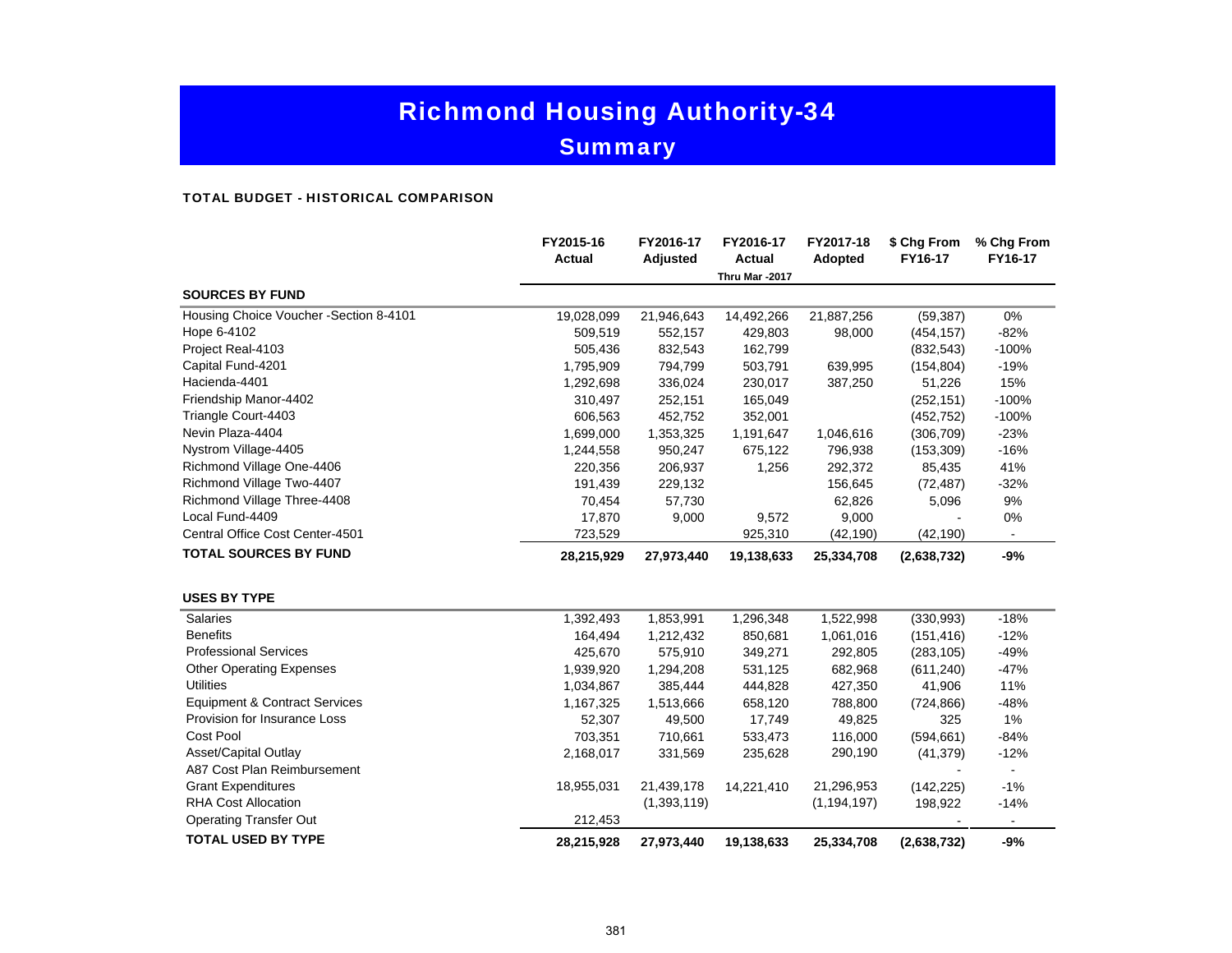# **Summary**

#### TOTAL BUDGET - HISTORICAL COMPARISON

|                                                    | FY2015-16<br><b>Actual</b> | FY2016-17<br>Adjusted | FY2016-17<br><b>Actual</b> | FY2017-18<br>Adopted | \$ Chg From<br>FY16-17 | % Chg From<br>FY16-17 |
|----------------------------------------------------|----------------------------|-----------------------|----------------------------|----------------------|------------------------|-----------------------|
|                                                    |                            |                       | Thru Mar -2017             |                      |                        |                       |
| <b>USES BY ORG CODE</b>                            |                            |                       |                            |                      |                        |                       |
| Housing Choice Voucher - Section 8-41141191        | 19,028,099                 | 21,946,643            | 14,492,266                 | 21,887,256           | (59, 387)              | $0\%$                 |
| Hope 6 Administration-41242191                     | 509,519                    | 552,157               | 429,803                    | 98,000               | (454, 157)             | -82%                  |
| Project Real Administration-41343191               | 505,436                    | 832,543               | 162,799                    |                      | (832, 543)             | $-100%$               |
| Capital Fund Administration-42141191               | 1,795,909                  | 794,799               | 503,791                    | 639,995              | (154, 804)             | -19%                  |
| Hacienda Administration-44141191                   | 1,292,698                  | 336,024               | 230,017                    | 387,250              | 51,226                 | 15%                   |
| Friendship Manor Administration-44242191           | 310,497                    | 252,151               | 165,049                    |                      | (252, 151)             | $-100%$               |
| Triangle Court Administration 44343191             | 606,563                    | 452,752               | 352,001                    |                      | (452,752)              | $-100%$               |
| Nevin Plaza Administration-44444191                | 1,699,000                  | 1,353,325             | 1,191,647                  | 1,046,616            | (306, 709)             | $-23%$                |
| Nystrom Village Administration-44545191            | 1,244,558                  | 950,247               | 675,122                    | 796,938              | (153, 309)             | -16%                  |
| Richmond Village One Administration-44646191       | 220,356                    | 206,937               | 1,256                      | 292,372              | 85,435                 | 41%                   |
| Richmond Village Two Administration-44747191       | 191,439                    | 229,132               |                            | 156,645              | (72, 487)              | $-32%$                |
| Richmond Village Three Administration-44848191     | 70,454                     | 57,730                |                            | 62,826               | 5,096                  | 9%                    |
| Local Fund Administration-449149191                | 17,870                     | 9,000                 | 9,572                      | 9,000                |                        | $0\%$                 |
| Central Office Cost Center Administration-45141191 | 138,849                    |                       |                            |                      |                        |                       |
| Central Office CC-45142091                         | 63,550                     |                       | 46,588                     |                      |                        |                       |
| Central Office Executive-45142391                  | (127,080)                  | (659, 991)            | 455,155                    | (647, 588)           | 12,403                 | -2%                   |
| Central Office CC Finance-45142491                 | 648,210                    | 659,991               | 423,567                    | 605,398              | (54, 593)              | -8%                   |
| <b>TOTAL USES BY ORG CODE</b>                      | 28,215,928                 | 27,973,440            | 19,138,633                 | 25,334,708           | (2,638,732)            | -9%                   |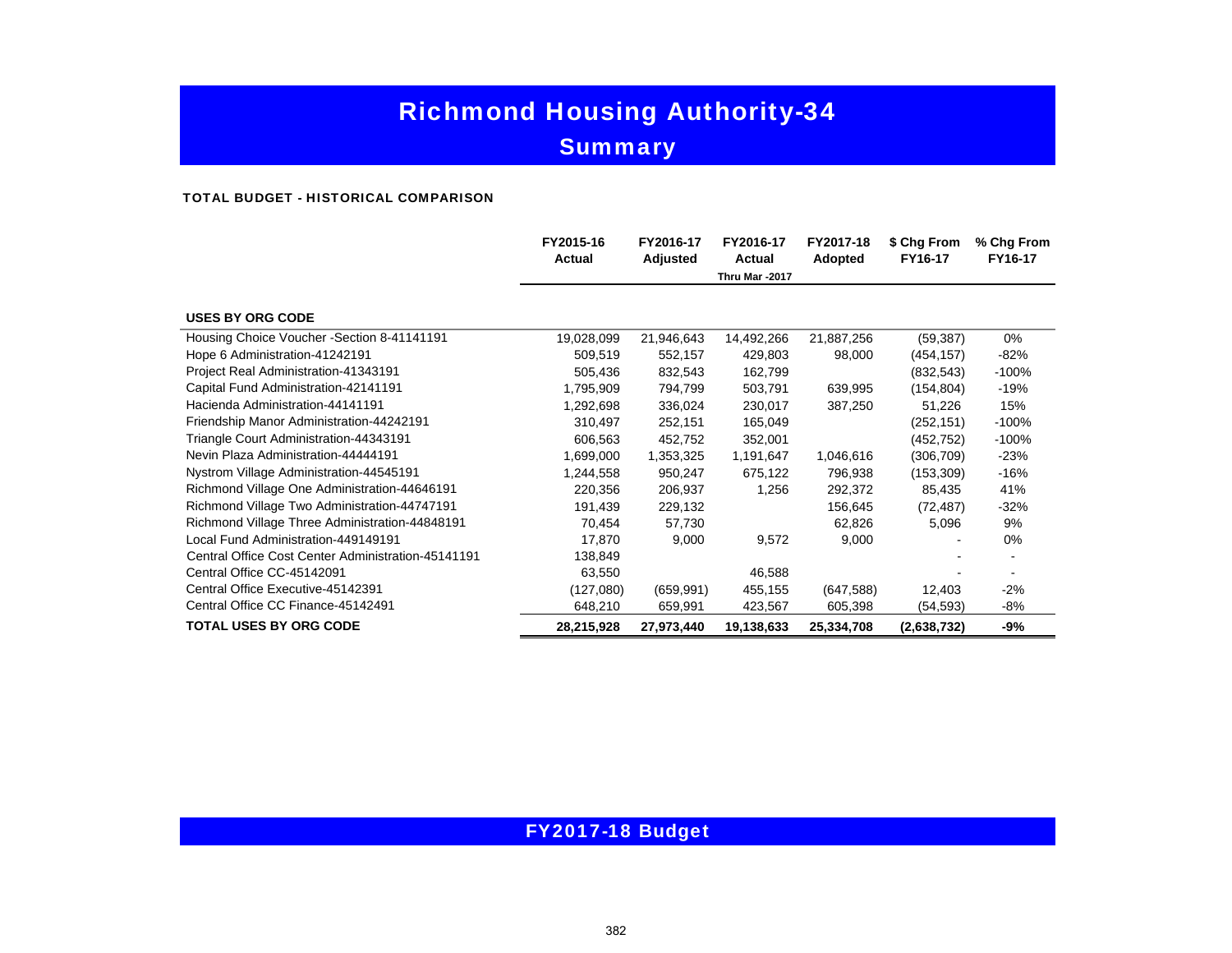# **City of Richmond Multi-Year Comparative Position Listing**

| <b>Department</b>                         | <b>Adopted</b><br>FY2014-2015 | <b>Adopted</b><br>FY2015-2016 | <b>Adopted</b><br>FY 2016-2017 | <b>Mid-Year</b><br>FY 2016-2017 | <b>Adopted</b><br>FY 2017-2018 |
|-------------------------------------------|-------------------------------|-------------------------------|--------------------------------|---------------------------------|--------------------------------|
| <b>RENT CONTROL</b>                       |                               |                               |                                |                                 |                                |
| Administrative Trainee                    |                               |                               |                                |                                 | 1.0                            |
| <b>Code Enforcement Officer I</b>         |                               |                               |                                |                                 | 0.5                            |
| <b>Associate Admin Analyst</b>            |                               |                               |                                |                                 | 1.0                            |
| <b>Executive Director Housing</b>         |                               |                               |                                |                                 | 1.0                            |
| Management Analyst                        |                               |                               |                                |                                 | 1.0                            |
| Management Analyst II                     |                               |                               |                                | 1.0                             | 1.0                            |
| <b>Senior Management Analyst</b>          |                               |                               |                                |                                 | 1.0                            |
| <b>Total Full-Time Equivalents (FTEs)</b> | 0.0                           | 0.0                           | 0.0                            | 1.0                             | 6.5                            |